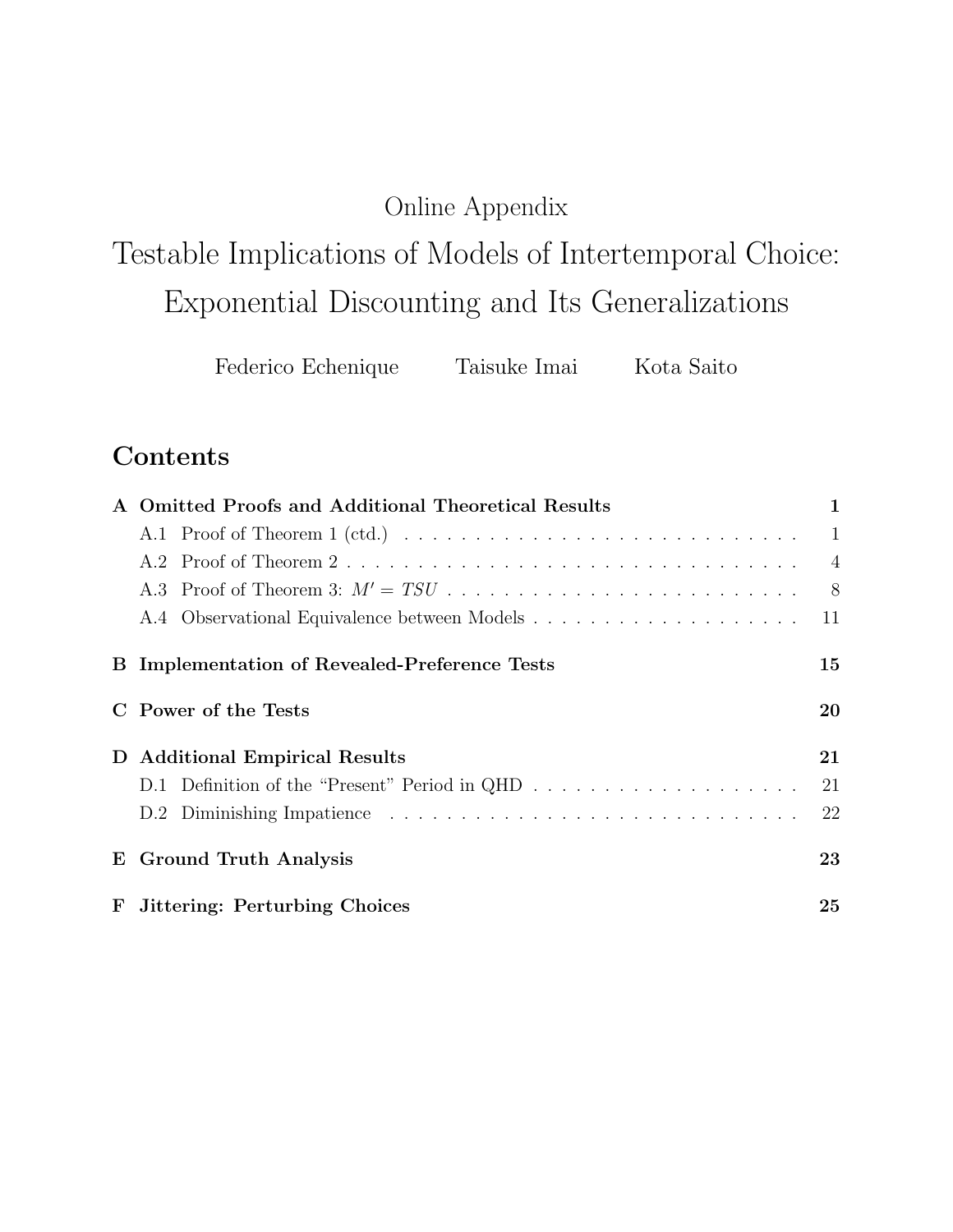## <span id="page-1-0"></span>A Omitted Proofs and Additional Theoretical Results

#### <span id="page-1-1"></span>A.1 Proof of Theorem 1 (ctd.)

#### A.1.1 Proof of Lemma 1

We shall prove that (a) implies (b). Let  $(x^k, p^k)_{k=1}^K$  be EDU rational. Let  $\delta \in (0,1]$  and  $u : \mathbf{R}_{+} \to \mathbf{R}$  be as in the definition of EDU rational data. Then (see, for example, Theorem 28.3 of [Rockafellar,](#page-29-0) [1997\)](#page-29-0), there are numbers  $\lambda^k \geq 0$ ,  $k = 1, \ldots, K$  such that if we let

$$
v_t^k = \frac{\lambda^k p_t^k}{\delta^t},
$$

then  $v_t^k \in \partial u(x_t^k)$  if  $x_t^k > 0$ , and there is  $\underline{w} \in \partial u(x_t^k)$  with  $v_t^k \ge \underline{w}$  if  $x_t^k = 0$ . In fact, it is easy to see that  $\lambda^k > 0$ , and therefore  $v_t^k > 0$ .

By the concavity of u, and the consequent monotonicity of  $\partial u(x_t^k)$  (see Theorem 24.8 of [Rockafellar,](#page-29-0) [1997\)](#page-29-0), if  $x_t^k > x_{t'}^{k'}$  $t' > 0, v_t^k \in \partial u(x_t^k)$ , and  $v_{t'}^{k'}$  $t'_{t'} \in \partial u(x_{t'}^{k'})$  $t'_{t'}$ , then  $v_t^k \leq v_{t'}^{k'}$  $_{t^{\prime }}^{k^{\prime }}.$  If  $x_t^k > x_{t'}^{k'}$  $t'_{t'} = 0$ , then  $\underline{w} \in \partial u(x_{t'}^{k'})$  $t'$ ) with  $v^{k'}_{t'}$  $t' \geq \underline{w}$ . We thus have  $v_t^k \leq \underline{w} \leq v_{t'}^{k'}$  $_{t^{\prime }}^{k^{\prime }}.$ 

In the second place, we show that (b) implies (a). Suppose that the numbers  $v_t^k$ ,  $\lambda^k$ ,  $\delta$ , for  $t \in T$  and  $k \in K$ , are as in (b).

Enumerate the elements in  $X$  in increasing order:

$$
y_1 < y_2 < \ldots < y_n.
$$

Let

$$
\underline{y}_i = \min\{v_t^k : x_t^k = y_i\} \text{ and } \bar{y}_i = \max\{v_t^k : x_t^k = y_i\}.
$$

Let  $z_i = (y_i + y_{i+1})/2$ ,  $i = 1, ..., n-1$ ;  $z_0 = 0$ , and  $z_n = y_n + 1$ . Let f be a correspondence defined as follows:

$$
f(z) = \begin{cases} [\underline{y}_i, \bar{y}_i] & \text{if } z = y_i, \\ \max{\{\bar{y}_i : z < y_i\}} & \text{if } y_n > z \text{ and } \forall i (z \neq y_i), \\ \underline{y}_n/2 & \text{if } y_n < z. \end{cases}
$$

By assumption of the numbers  $v_t^k$ , we have that, when  $y < y'$ ,  $v \in f(y)$  and  $v' \in f(y')$ , then  $v \leq v'$ . Then the correspondence f is monotone and there is a concave function u for which  $\partial u = f$  (Theorem 24.8 of [Rockafellar,](#page-29-0) [1997\)](#page-29-0). Given that  $v_t^k > 0$  all the elements in the range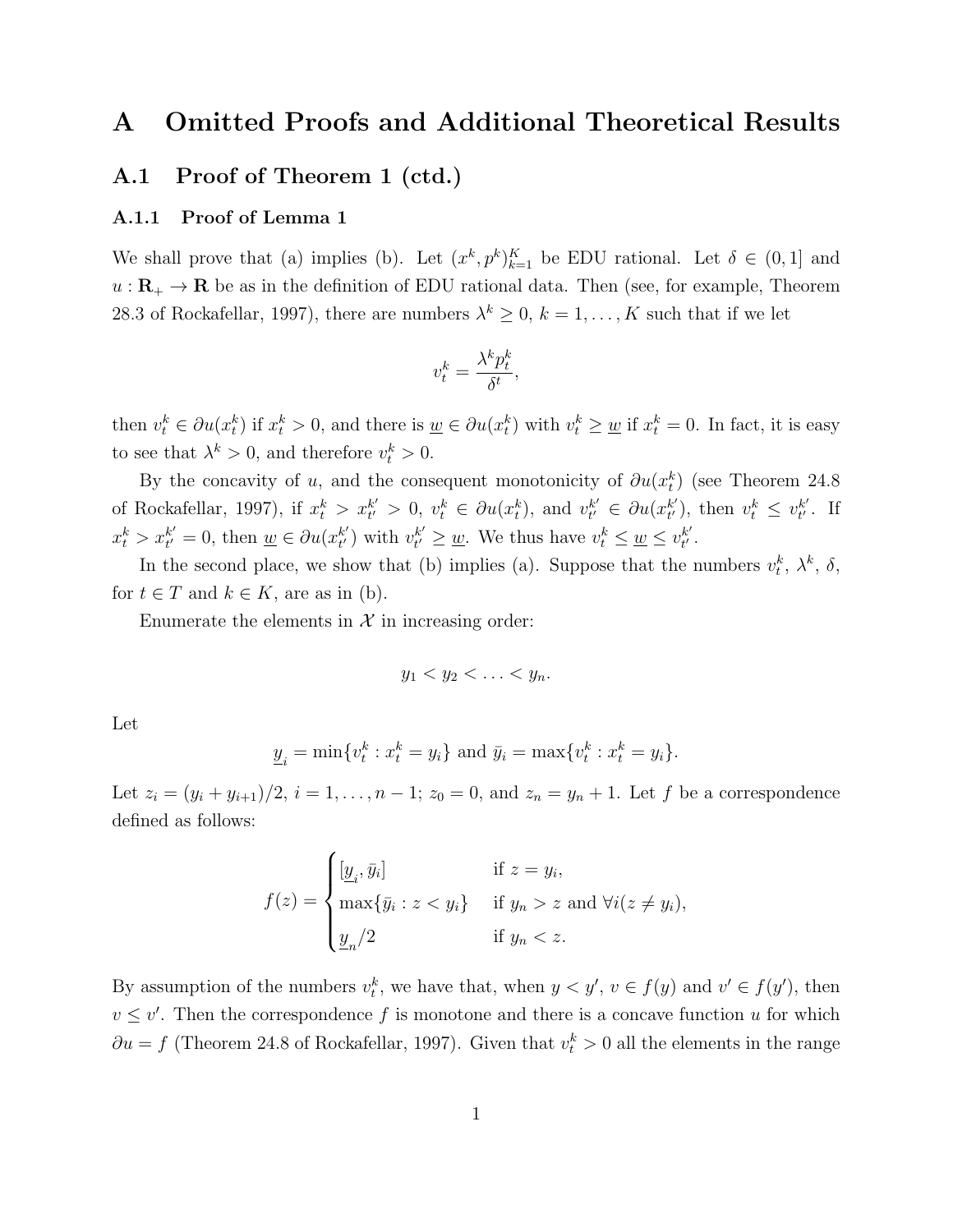of  $f$  are positive, and therefore  $u$  is strictly increasing.

Finally, for all  $(k, t)$ ,  $\lambda^k p_t^k / \delta^t = v_t^k \in \partial u(v_t^k)$  and therefore the first-order conditions to a maximum choice of x hold at  $x_t^k$ . Since u is concave the first-order conditions are sufficient. The dataset is therefore EDU rational.  $\Box$ 

#### A.1.2 Proof of Lemma 6

For each sequence  $\sigma = (x_{t_i}^{k_i})$  $t_i^{k_i}, x_{t_i'}^{k_i'})_{i=1}^n$  that satisfies conditions in SAR-EDU, we define a vector  $h_{\sigma} \in \mathbb{N}^{(K \times T)^2}$  as follows. To make the notation easier, we identify the pair  $(x_{t_i}^{k_i})$  $_{t_i}^{k_i}, x_{t'_i}^{k'_i}$  with  $((k_i, t_i), (k'_i, t'_i))$ . Let  $h_\sigma((k, t), (k', t'))$  be the number of times that the pair  $(x_t^k, x_{t'}^{k'})$  $_{t'}^{k'}$ ) appears in the sequence  $\sigma$ . One can then describe the satisfaction of SAR-EDU by means of the vectors  $h_{\sigma}$ . Define

$$
H = \left\{ h_{\sigma} \in \mathbf{N}^{(K \times T)^2} : \sigma \text{ satisfies conditions in SAR-EDU} \right\}.
$$

Observe that the set H depends only on  $(x^k)_{k=1}^K$  in the dataset  $(x^k, p^k)_{k=1}^K$ . It does not depend on prices.

For each  $((k, t), (k', t')) \in (K \times T)^2$  such that  $x_t^k > x_{t'}^{k'}$  $_{t^{\prime}}^{k^{\prime}},$  define

$$
\widehat{\gamma}((k,t),(k',t')) = \log\left(\frac{p_t^k}{p_{t'}^{k'}}\right),\,
$$

and define  $\widehat{\gamma}((k, t), (k', t')) = 0$  when  $x_t^k \leq x_{t'}^{k'}$  $t'$ . Then,  $\hat{\gamma}$  is a  $(KT)^2$ -dimensional real-valued vector. If  $\sigma = (x_{t_i}^{k_i})$  $_{t_i}^{k_i}, x_{t'_i}^{k'_i} \}_{i=1}^{n}$ , then

$$
\widehat{\gamma} \cdot h_{\sigma} = \sum_{((k,t),(k',t')) \in (K \times T)^2} \widehat{\gamma}((k,t),(k',t')) h_{\sigma}((k,t),(k',t')) = \log \left( \prod_{i=1}^n \frac{p_{t_i}^{k_i}}{p_{t_i}^{k_i'}} \right).
$$

Therefore, the data satisfy SAR-EDU if and only if  $\hat{\gamma} \cdot h \leq 0$  for all  $h \in H$ .

Enumerate the elements in  $\mathcal X$  in increasing order:

$$
y_1 < y_2 < \cdots < y_N.
$$

Fix an arbitrary  $\xi \in (0,1)$ . We shall construct by induction a sequence  $(\varepsilon_t^k(n))$  for  $n = 1, \ldots, N$ , where  $\varepsilon_t^k(n)$  is defined for all  $(k, t)$  with  $x_t^k = y_n$ .

By the denseness of the rational numbers, and the continuity of the exponential function,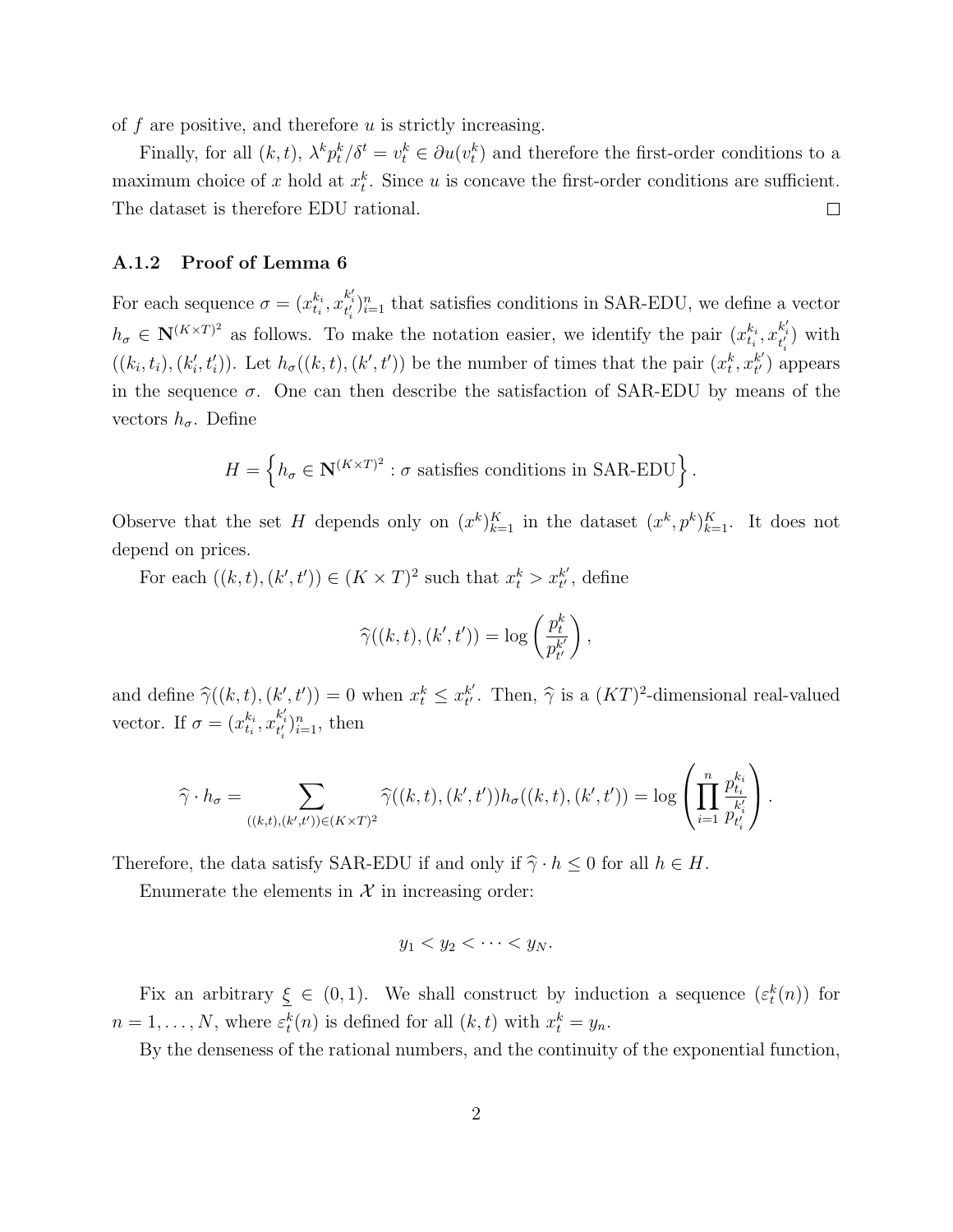for each  $(k, t)$  such that  $x_t^k = y_1$ , there exists a positive number  $\varepsilon_t^k(1)$  such that  $\log(p_t^k \varepsilon_t^k(1)) \in$ **Q** and  $\xi < \varepsilon_t^k(1) < 1$ . Let  $\varepsilon(1) = \min{\{\varepsilon_t^k(1) : x_t^k = y_1\}}$ .

In the second place, for each  $(k, t)$  such that  $x_t^k = y_2$ , there exists a positive number  $\varepsilon_t^k(2)$ such that  $\log(p_t^k \varepsilon_t^k(2)) \in \mathbf{Q}$  and  $\underline{\xi} < \varepsilon_t^k(2) < \varepsilon(1)$ . Let  $\varepsilon(2) = \min\{\varepsilon_t^k(2) : x_t^k = y_2\}$ .

In the third place, and reasoning by induction, suppose that  $\varepsilon(n)$  has been defined and that  $\xi < \varepsilon(n)$ . For each  $(k, t)$  such that  $x_t^k = y_{n+1}$ , let  $\varepsilon_t^k(n+1) > 0$  be such that  $\log(p_t^k \varepsilon_t^k(n+1))$ 1))  $\in \mathbf{Q}$ , and  $\underline{\xi} < \varepsilon_t^k(n+1) < \varepsilon(n)$ . Let  $\varepsilon(n+1) = \min\{\varepsilon_t^k(n+1) : x_t^k = y_n\}$ .

This defines the sequence  $(\varepsilon_t^k(n))$  by induction. Note that  $\varepsilon_t^k(n+1)/\varepsilon(n) < 1$  for all n. Let  $\bar{\xi} < 1$  be such that  $\varepsilon_t^k(n+1)/\varepsilon(n) < \bar{\xi}$ .

For each  $k \in K$  and  $t \in T$ , let  $q_t^k = p_t^k \varepsilon_t^k(n)$ , where n is such that  $x_t^k = y_n$ . We claim that the data  $(x^k, q^k)_{k=1}^K$  satisfy SAR-EDU. Let  $\gamma^*$  be defined from  $(q^k)_{k=1}^K$  in the same manner as  $\hat{\gamma}$  was defined from  $(p^k)_{k=1}^K$ .

For each pair  $((k, t), (k', t'))$  with  $x_t^k > x_{t'}^{k'}$  $t'$ , if n and m are such that  $x_t^k = y_n$  and  $x_{t'}^{k'}$  $t'_{t'} = y_m,$ then  $n > m$ . By the definition of  $\varepsilon$ ,

$$
\frac{\varepsilon_t^k(n)}{\varepsilon_{t'}^{k'}(m)} < \frac{\varepsilon_t^k(n)}{\varepsilon(m)} < \bar{\xi} < 1.
$$

Therefore,

$$
\gamma^*((k,t),(k',t')) = \log \frac{p_t^k \varepsilon_t^k(n)}{p_{t'}^{k'} \varepsilon_{t'}^{k'}(m)} < \log \frac{p_t^k}{p_{t'}^{k'}} + \log \bar{\xi} < \log \frac{p_t^k}{p_{t'}^{k'}} = \widehat{\gamma}(x_s^k, x_{t'}^{k'}).
$$

Thus, for all  $h \in H$ ,  $\gamma^* \cdot h \leq \hat{\gamma} \cdot h \leq 0$ , as  $h \geq 0$  and the data  $(x^k, p^k)_{k=1}^K$  satisfies SAR-EDU. Thus, the data  $(x^k, q^k)_{k=1}^K$  satisfies SAR-EDU. Finally, note that  $\xi < \varepsilon_t^k(n) < 1$  for all n and each  $k \in K, t \in T$ . Thus, by choosing  $\underline{\xi}$  close enough to 1, we can take the prices  $(q^k)_{k=1}^K$  to be as close to  $(p^k)_{k=1}^K$  as desired.

#### A.1.3 Proof of Lemma 7

Consider the system comprised by  $(A1)$ ,  $(A2)$ , and  $(A3)$  in the proof of Lemma 5. Let A, B, and E be constructed from the data as in the proof of Lemma 5. The difference with respect to Lemma 5 is that now the entries of  $A_4$  may not be rational. Note that the entries of E, B, and  $A_i$ ,  $i = 1, 2, 3$ , are rational.

Suppose, towards a contradiction, that there is no solution to the system comprised by  $(A1)$ ,  $(A2)$ , and  $(A3)$ . Then, by the argument in the proof of Lemma 5 there is no solution to system S1. Lemma 3 with  $\mathbf{F} = \mathbf{R}$  implies that there is a real vector  $(\theta, \eta, \pi)$  such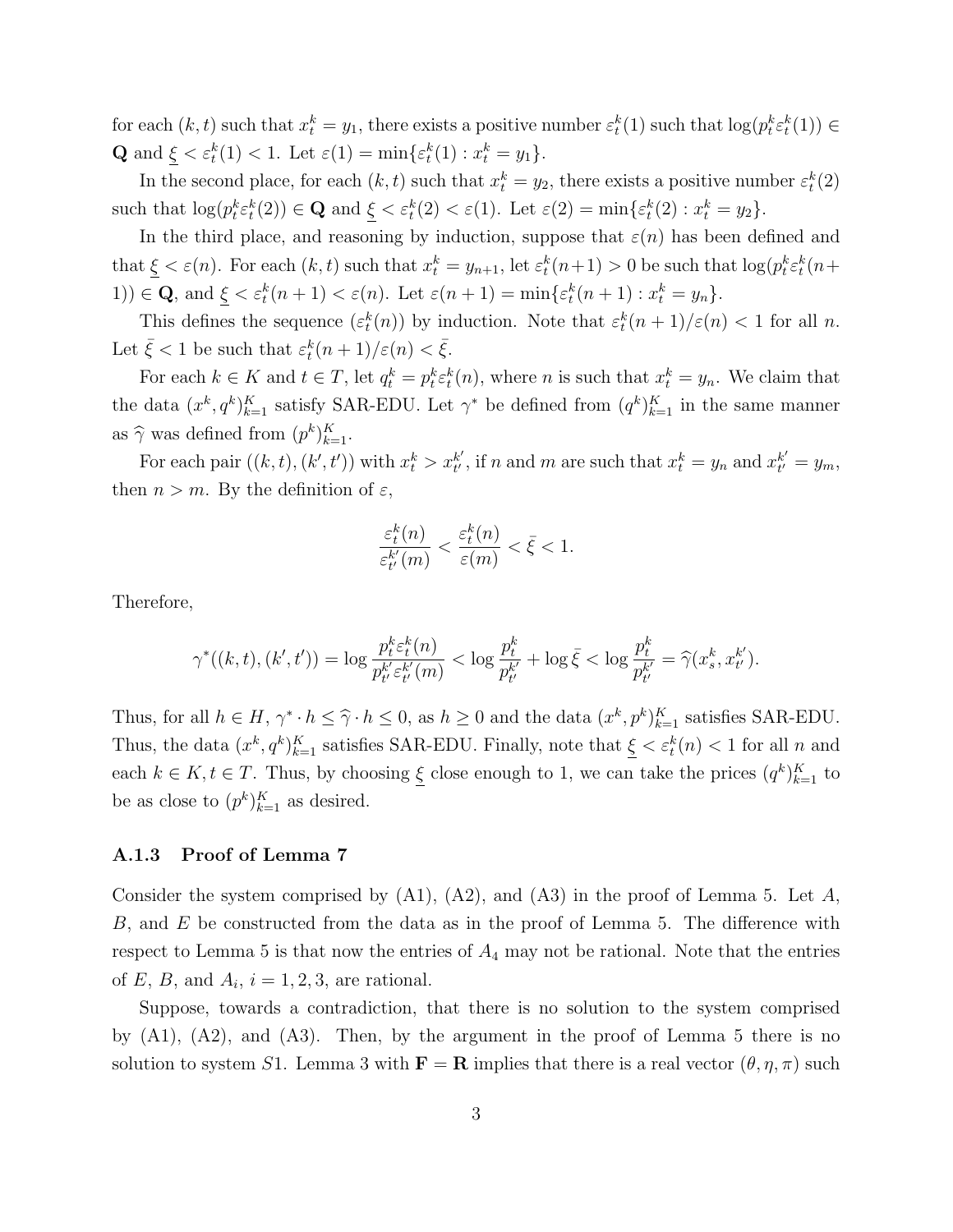that

$$
\theta \cdot A + \eta \cdot B + \pi \cdot E = 0 \text{ and } \eta \ge 0, \pi > 0.
$$

Recall that  $B_4 = 0$  and  $E_4 = 1$ , so we obtain that  $\theta \cdot A_4 + \pi = 0$ .

Let  $(q^k)_{k=1}^K$  be vectors of prices such that the dataset  $(x^k, q^k)_{k=1}^K$  satisfies SAR-EDU and  $\log q_t^k \in \mathbf{Q}$  for all k and s. (Such  $(q^k)_{k=1}^K$  exists by Lemma 6.) Construct matrices  $A', B',$ and  $E'$  from this dataset in the same way as  $A, B$ , and  $E$  are constructed in the proof of Lemma 5. Note that only the prices are different in  $(x^k, q^k)$  compared to  $(x^k, p^k)$ . Therefore, it follows that  $E' = E$ ,  $B' = B$  and  $A'_i = A_i$  for  $i = 1, 2, 3$ . Since only prices  $q^k$  are different in this dataset, only  $A'_4$  may be different from  $A_4$ .

By Lemma 6, we can choose prices  $q^k$  such that  $|\theta \cdot A_4' - \theta \cdot A_4| < \pi/2$ . We have shown that  $\theta \cdot A_4 = -\pi$ , so the choice of prices  $q^k$  guarantees that  $\theta \cdot A'_4 < 0$ . Let  $\pi' = -\theta \cdot A'_4 > 0$ .

Note that  $\theta \cdot A'_i + \eta \cdot B'_i + \pi' E_i = 0$  for  $i = 1, 2, 3$ , as  $(\theta, \eta, \pi)$  solves system S2 for matrices A, B, and E, and  $A'_i = A_i$ ,  $B'_i = B_i$ , and  $E_i = 0$  for  $i = 1, 2, 3$ . Finally,  $B_4 = 0$  so

$$
\theta \cdot A'_4 + \eta \cdot B'_4 + \pi' E_4 = \theta \cdot A'_4 + \pi' = 0.
$$

We also have that  $\eta \geq 0$  and  $\pi' > 0$ . Therefore  $\theta$ ,  $\eta$ , and  $\pi'$  constitute a solution to system S2 for matrices  $A', B'$ , and  $E'$ .

Lemma 3 then implies that there is no solution to system S1 for matrices  $A', B'$ , and  $E'$ . Thus, there is no solution to the system comprised by  $(A1)$ ,  $(A2)$ , and  $(A3)$  in the proof of Lemma 5. However, this contradicts Lemma 5 because the data  $(x^k, q^k)$  satisfies SAR-EDU and  $\log q_t^k \in \mathbf{Q}$  for all  $k \in K$  and  $t \in T$ .

#### <span id="page-4-0"></span>A.2 Proof of Theorem 2

The proofs for QHD and PQHD are similar, so we give a detailed proof for PQHD and then explain how the proof for QHD is different.

<span id="page-4-1"></span>**Lemma 8.** Let  $(x^k, p^k)_{k=1}^K$  be a dataset. The following statements are equivalent:

- (a)  $(x^k, p^k)_{k=1}^K$  is PQHD rational.
- <span id="page-4-2"></span>(b) There are strictly positive numbers  $v_t^k$ ,  $\lambda^k$ ,  $\beta \leq 1$ , and  $\delta \in (0,1]$ , for  $t = 0, \ldots, T$  and  $k = 1, \ldots, K$ , such that

$$
v^k_t = \lambda^k p^k_t \text{ if } t = 0, \ \beta \delta^t v^k_t = \lambda^k p^k_t \text{ if } t > 0, \text{ and } x^k_t > x^{k'}_{t'} \Longrightarrow v^k_t \leq v^{k'}_{t'}.
$$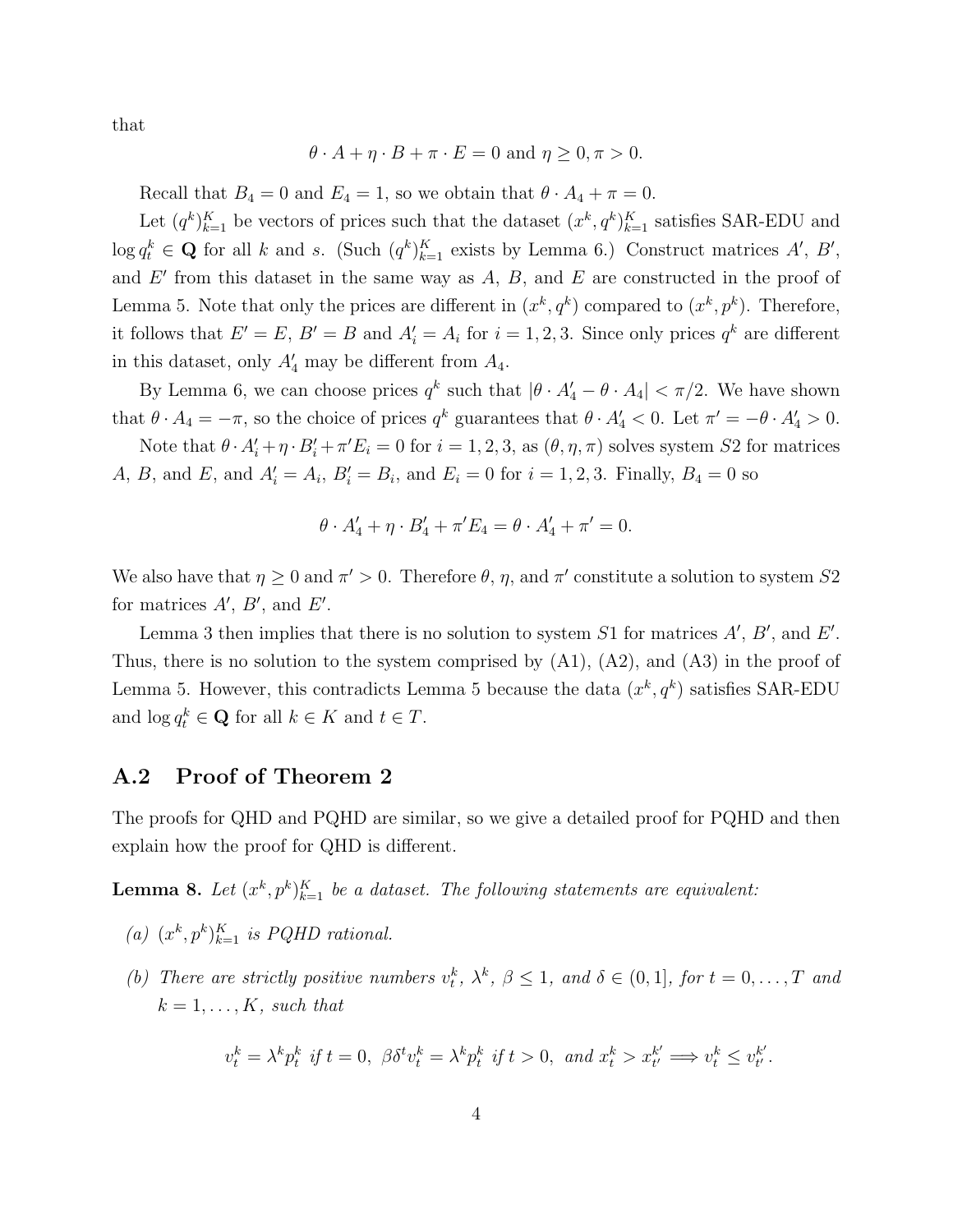The proof of Lemma [8](#page-4-1) is similar to the proof of Lemma 1 and omitted.

#### A.2.1 Necessity

**Lemma 9.** If a dataset  $(x^k, p^k)_{k=1}^K$  is PQHD rational, then it satisfies SAR-PQHD.

*Proof.* Let  $(x^k, p^k)_{k=1}^K$  be PQHD rational, and let  $\beta \leq 1$ ,  $\delta \in (0, 1]$ , and  $u : \mathbf{R}_+ \to \mathbf{R}$  be as in the definition of PQHD rational. By Lemma [8,](#page-4-1) there exists a strictly positive solution  $v_t^k$ ,  $\lambda^k$ ,  $\beta$ ,  $\delta$  to the system in statement [\(b\)](#page-4-2) of Lemma [8](#page-4-1) with  $v_t^k \in \partial u(x_t^k)$  when  $x_t^k > 0$ , and  $v_t^k \geq \underline{w} \in \partial u(x_t^k)$  when  $x_t^k = 0$ . Moreover,  $v_t^k = \lambda^k p_t^k / D(t)$ , where  $D(t) = 1$  if  $t = 0$  and  $D(t) = \beta \delta^t$  if  $t > 0$ .

Let  $(x_{t_i}^{k_i})$  $x_{t_i}^{k_i}, x_{t_i'}^{k_i'}\}_{i=1}^n$  be a sequence satisfying the four conditions in SAR-PQHD: [\(i\)](#page-8-1)  $\sum_{i=1}^n t_i \geq$  $\sum_{i=1}^{n} t'_{i}$ , [\(ii\)](#page-8-2)  $\#\{i : t_{i} > 0\} \geq \#\{i : t'_{i} > 0\}$ , (iii) each k appears as  $k_{i}$  (on the left of the pair) the same number of times it appears as  $k'_i$  (on the right), and (iv)  $x_{t_i}^{k_i} > x_{t'_i}^{k'_i}$  for all *i*.

Suppose that  $x_{t_i'}^{k_i'} > 0$ . Then,  $v_{t_i}^{k_i} \in \partial u(x_{t_i}^{k_i})$  $\left(x_i^{k_i}\right)$  and  $v_{t'_i}^{k'_i} \in \partial u(x_{t'_i}^{k'_i})$ . By the concavity of u, it follows that  $v_{t_i}^{k_i} \le v_{t_i'}^{k_i'}$ . Similarly, if  $x_{t_i'}^{k_i'} = 0$ , then  $v_{t_i}^{k_i} \in \partial u(x_{t_i}^{k_i})$  $\left(\begin{array}{c} k_i \\ t_i \end{array}\right)$  and  $v^{k'_i}_{t'_i} \geq \underline{w} \in \partial u(x^{k'_i}_{t'_i})$ , so that  $v_{t_i}^{k_i} \leq v_{t_i'}^{k_i'}$ . Therefore,

$$
1 \geq \prod_{i=1}^n \frac{\lambda^{k_i} D(t_i') p_{t_i}^{k_i}}{\lambda^{k_i'} D(t_i) p_{t_i'}^{k_i'}} = \prod_{i=1}^n \frac{D(t_i') p_{t_i}^{k_i}}{D(t_i) p_{t_i'}^{k_i'}} = \frac{\beta^{\# \{i : t_i' > 0\} - \# \{i : t_i > 0\}}}{\delta^{(\sum t_i - \sum t_i')} } \prod_{i=1}^n \frac{p_{t_i}^{k_i}}{p_{t_i'}^{k_i'}} \geq \prod_{i=1}^n \frac{p_{t_i}^{k_i}}{p_{t_i'}^{k_i'}}
$$

where the first equality holds by condition (iii) of SAR-PQHD; and the numbers  $\lambda^k$  appear the same number of times in the denominator as in the numerator of this product. Moreover, the last inequality holds by conditions [\(i\)](#page-8-1) and [\(ii\)](#page-8-2) of SAR-PQHD.  $\Box$ 

#### A.2.2 Sufficiency

<span id="page-5-2"></span>**Lemma 10.** Let data  $(x^k, p^k)_{k=1}^k$  satisfy SAR-PQHD. Suppose that  $log(p_t^k) \in \mathbf{Q}$  for all k and t. Then there are numbers  $v_t^k$ ,  $\lambda^k$ ,  $\beta$ ,  $\delta$ , for  $t \in T$  and  $k \in K$  satisfying [\(b\)](#page-4-2) in Lemma [8.](#page-4-1)

<span id="page-5-0"></span>**Lemma 11.** Let data  $(x^k, p^k)_{k=1}^k$  satisfy SAR-PQHD. Then for all positive numbers  $\overline{\epsilon}$ , there exists  $q_t^k \in [p_t^k - \overline{\varepsilon}, p_t^k]$  for all  $t \in T$  and  $k \in K$  such that  $\log q_t^k \in \mathbf{Q}$  and the dataset  $(x^k, q^k)_{k=1}^k$ satisfy SAR-PQHD.

<span id="page-5-1"></span>**Lemma 12.** Let data  $(x^k, p^k)_{k=1}^k$  satisfy SAR-PQHD. Then there are numbers  $v_t^k$ ,  $\lambda^k$ ,  $\beta$ ,  $\delta$ , for  $t \in T$  and  $k \in K$  satisfying [\(b\)](#page-4-2) in Lemma [8.](#page-4-1)

Lemma [11](#page-5-0) and [12](#page-5-1) hold as in the proof for Theorem 1.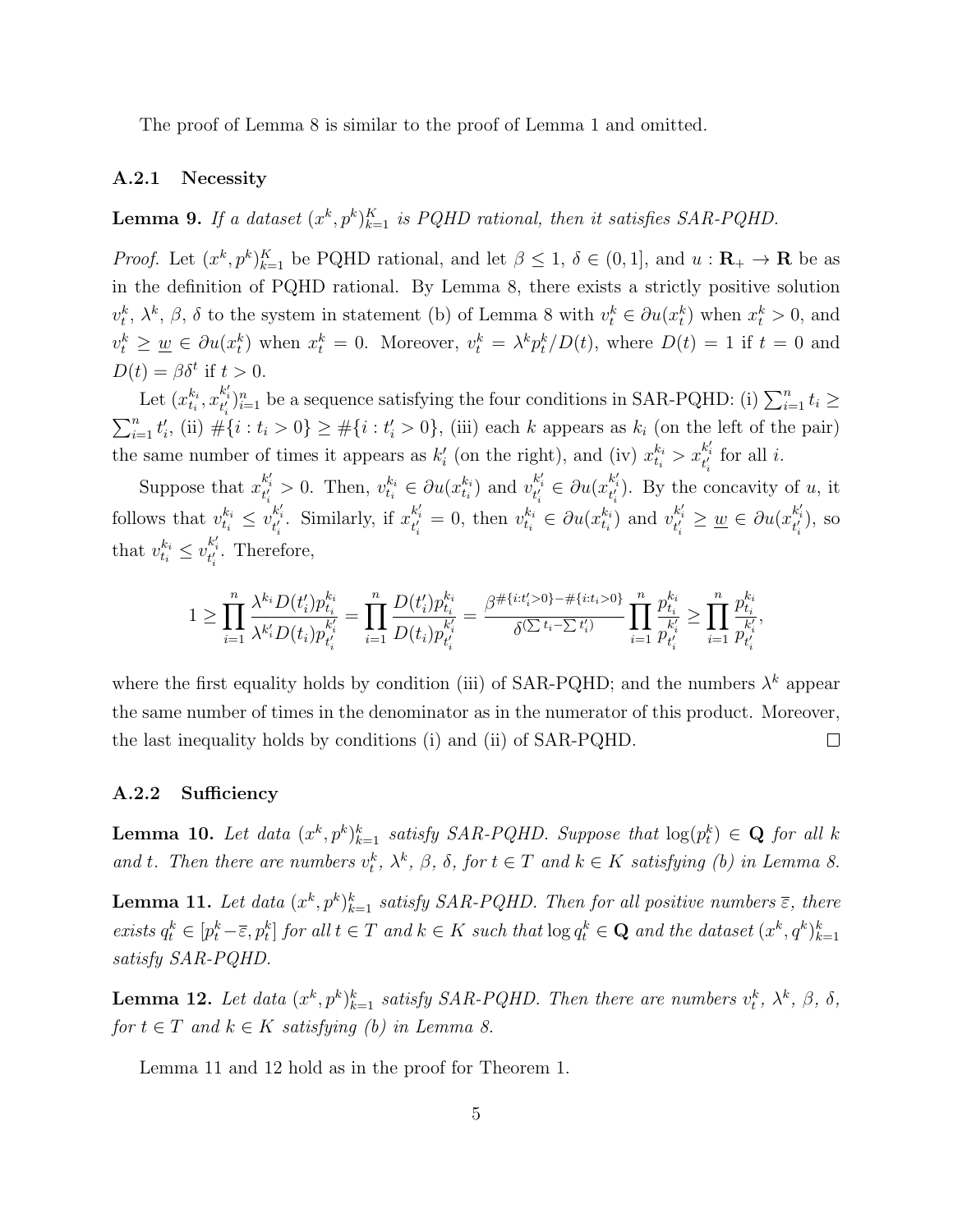#### A.2.3 Proof of Lemma [10](#page-5-2)

We linearize the equation in system [\(b\)](#page-4-2) of Lemma [8.](#page-4-1) The result is:

$$
\log v_t^k - \log \lambda^k - \log p_t^k = 0 \text{ if } t = 0,
$$
\n<sup>(5)</sup>

$$
\log v_t^k + \log \beta + t \log \delta - \log \lambda^k - \log p_t^k = 0 \text{ if } t > 0,
$$
\n(6)

$$
x_t^k > x_{t'}^{k'} \Longrightarrow \log v_{t'}^{k'} \ge \log v_t^k,\tag{7}
$$

<span id="page-6-3"></span><span id="page-6-2"></span><span id="page-6-1"></span><span id="page-6-0"></span>
$$
\log \beta \ge 0,\tag{8}
$$

<span id="page-6-4"></span>
$$
\log \delta \le 0. \tag{9}
$$

In the system comprised by  $(5)$ ,  $(6)$ ,  $(7)$ ,  $(8)$ , and  $(9)$ , the unknowns are the real numbers  $\log \beta$ ,  $\log \delta$ ,  $\log \lambda^k$ , and  $\log v_t^k$  for all  $k = 1, ..., K$  and  $t = 1, ..., T$ .

First, we are going to write the system of inequalities from [\(5\)](#page-6-0) to [\(9\)](#page-6-4) in a matrix form.

We shall define a matrix A such that there are positive numbers  $v_t^k$ ,  $\lambda^k$ ,  $\beta$ , and  $\delta$ , the logs of which satisfy equations [\(5\)](#page-6-0) and [\(6\)](#page-6-1) if and only if there is a solution  $w \in \mathbb{R}^{K \times (T+1)+2+K+1}$ to the system of equations

$$
A \cdot w = 0,
$$

and for which the last component of  $w$  is strictly positive.

Let A be a matrix with  $K \times (T + 1)$  rows and  $K \times (T + 1) + 2 + K + 1$  columns, defined as follows: We have one row for every pair  $(k, t)$ , one column for every pair  $(k, t)$ , two columns for each  $k$ , and two additional columns. Organize the columns so that we first have the  $K \times (T+1)$  columns for the pairs  $(k, t)$ , then two columns, which we shall refer to as the  $\beta$ -column and  $\delta$ -column, respectively, then K columns (one for each k), and finally one last column. In the row corresponding to  $(k, t)$  the matrix has zeroes everywhere with the following exceptions: it has a 1 in the column for  $(k, t)$ , it has a 1 if  $t > 0$  and it has a 0 if  $t = 0$  in the  $\beta$ -column, it has a t in the  $\delta$ -column, it has a -1 in the column for k, and  $-\log p_t^k$  in the very last column.

Thus, matrix A looks as follows:

$$
(k, t=0) \left[\begin{array}{ccccccccc} (1,1) & \cdots & (k,t) & (k,t') & \cdots & (K,T) & \beta & \delta & 1 & \cdots & k & \cdots & K & p \\ \vdots & & \vdots & & \vdots & & \vdots & & \vdots & \vdots & & \vdots & & \vdots \\ (k, t=0) & 0 & \cdots & 1 & 0 & \cdots & 0 & 0 & t & 0 & \cdots & -1 & \cdots & 0 & -\log p_t^k \\ (k, t'>0) & 0 & \cdots & 0 & 1 & \cdots & 0 & 1 & t' & 0 & \cdots & -1 & \cdots & 0 & -\log p_{t'}^k \\ \vdots & & \vdots & & \vdots & & \vdots & & \vdots & & \vdots & & \vdots & & \vdots \end{array}\right].
$$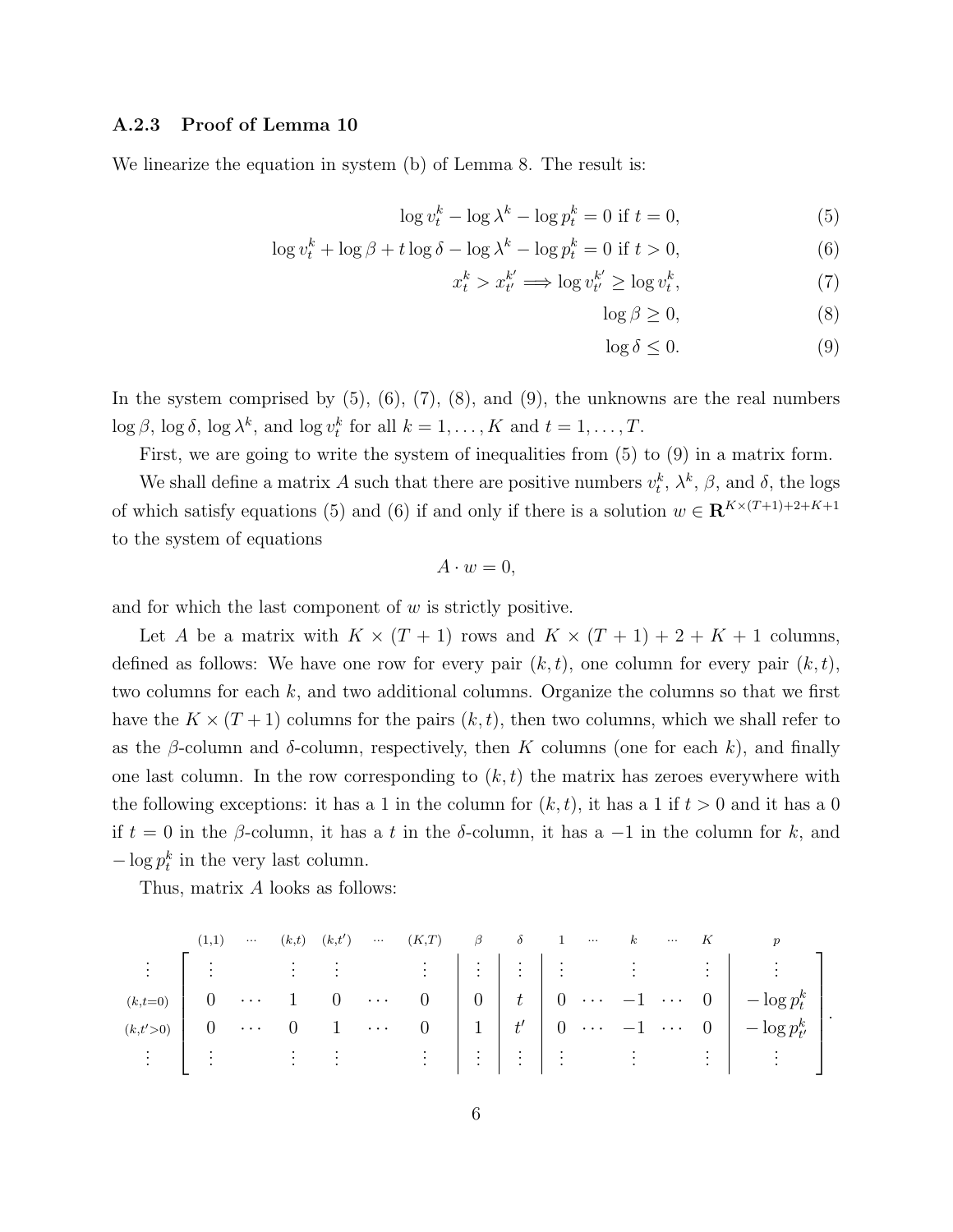Consider the system  $A \cdot w = 0$ . If there are numbers solving Equations [\(5\)](#page-6-0) and [\(6\)](#page-6-1), then these define a solution  $w \in \mathbb{R}^{K \times (T+1)+2+K+1}$  for which the last component is 1. If, on the other hand, there is a solution  $w \in \mathbb{R}^{K \times (T+1)+2+K+1}$  to the system  $A \cdot w = 0$  in which the last component is strictly positive, then by dividing through by the last component of w we obtain numbers that solve equations [\(5\)](#page-6-0) and [\(6\)](#page-6-1).

In the second place, we write the system of inequalities [\(7\)](#page-6-2), [\(8\)](#page-6-3), and [\(9\)](#page-6-4) in a matrix form. Let B be a matrix with  $K \times (T+1) + 2 + K + 1$  columns. Define B as follows: One row for every pair  $(k, t)$  and  $(k', t')$  with  $x_t^k > x_{t'}^{k'}$  $t'_{t'}$ ; in the row corresponding to  $(k, t)$  and  $(k', t')$  we have zeroes everywhere with the exception of a  $-1$  in the column for  $(k, t)$  and a 1 in the column for  $(k', t')$ . Finally, we have last two rows, where we have zero everywhere with one exception. In the first row, we have a  $-1$  at  $(K \times (T + 1) + 1)$ -th column; in the second row, we have a  $-1$  at  $(K \times (T + 1) + 2)$ -th column. We shall refer to the first row as the  $\beta$ -row, which captures [\(8\)](#page-6-3). We also shall refer to the second row as the  $\delta$ -row, which captures [\(9\)](#page-6-4). For general QHD, we do not have a  $\beta$ -row.

In the third place, we have a matrix  $E$  that captures the requirement that the last component of a solution be strictly positive. The matrix E has a single row and  $K \times (T +$  $1+2+K+1$  columns. It has zeroes everywhere except for 1 in the last column.

To sum up, there is a solution to system  $(5)$ ,  $(6)$ ,  $(7)$ ,  $(8)$ , and  $(9)$  if and only if there is a vector  $w \in \mathbb{R}^{K \times (T+1)+2+K+1}$  that solves the system of equations and linear inequalities  $(S1) : A \cdot w = 0, B \cdot w \ge 0, E \cdot w \gg 0.$  The argument now follows along the lines of the proof of Theorem 1. Suppose that there is no solution w and let  $(\theta, \eta, \pi)$  be an integer vector solving system  $(S2)$ :  $\theta \cdot A + \eta \cdot B + \pi \cdot E = 0, \ \eta \geq 0, \pi > 0.$ 

The following has the same proof as Claim 1.

<span id="page-7-0"></span>Claim 9. (i)  $\theta \cdot A_1 + \eta \cdot B_1 = 0$ ; (ii)  $\theta \cdot A_2 + \eta \cdot B_2 = 0$ ; (iii)  $\theta \cdot A_3 + \eta \cdot B_3 = 0$ ; (iv)  $\theta \cdot A_4 = 0$ ; and (v)  $\theta \cdot A_5 + \pi \cdot E_5 = 0$ .

We transform the matrices A and B based on the values of  $\theta$  and  $\eta$ , as we did in the proof of Theorem 1. Let us define a matrix  $A^*$  from A and  $B^*$  from B, as we did in the proof of Theorem 1. We can prove the same claims (i.e., Claims 2, 3, 4, 5, and 6) as in the proof of Theorem 1. The proofs are the same and omitted. In particular, we can show that there exists a sequence of pairs  $(x_{t_i}^{k_i})$  $x_{t_i}^{k_i}, x_{t_i'}^{k_i'}\}_{i=1}^{n^*}$  that satisfies a condition in SAR-PQHD,  $x_{t_i}^{k_i} > x_{t_i'}^{k_i'}$  for all  $i = 1, \ldots, n^*$ . We shall use the sequence of pairs  $(x_{t_i}^{k_i})$  $x_i^{k_i}, x_{t'_i}^{k'_i}$ <sub>i-1</sub> as our candidate violation of SAR-PQHD.

**Claim 10.** The sequence  $(x_{t_i}^{k_i})$  $t_{i}^{k_{i}}, x_{t'_{i}}^{k'_{i}})_{i=1}^{n^{*}}$  satisfies conditions [\(i\),](#page-8-1) [\(ii\),](#page-8-2) and (iii) in SAR-PQHD.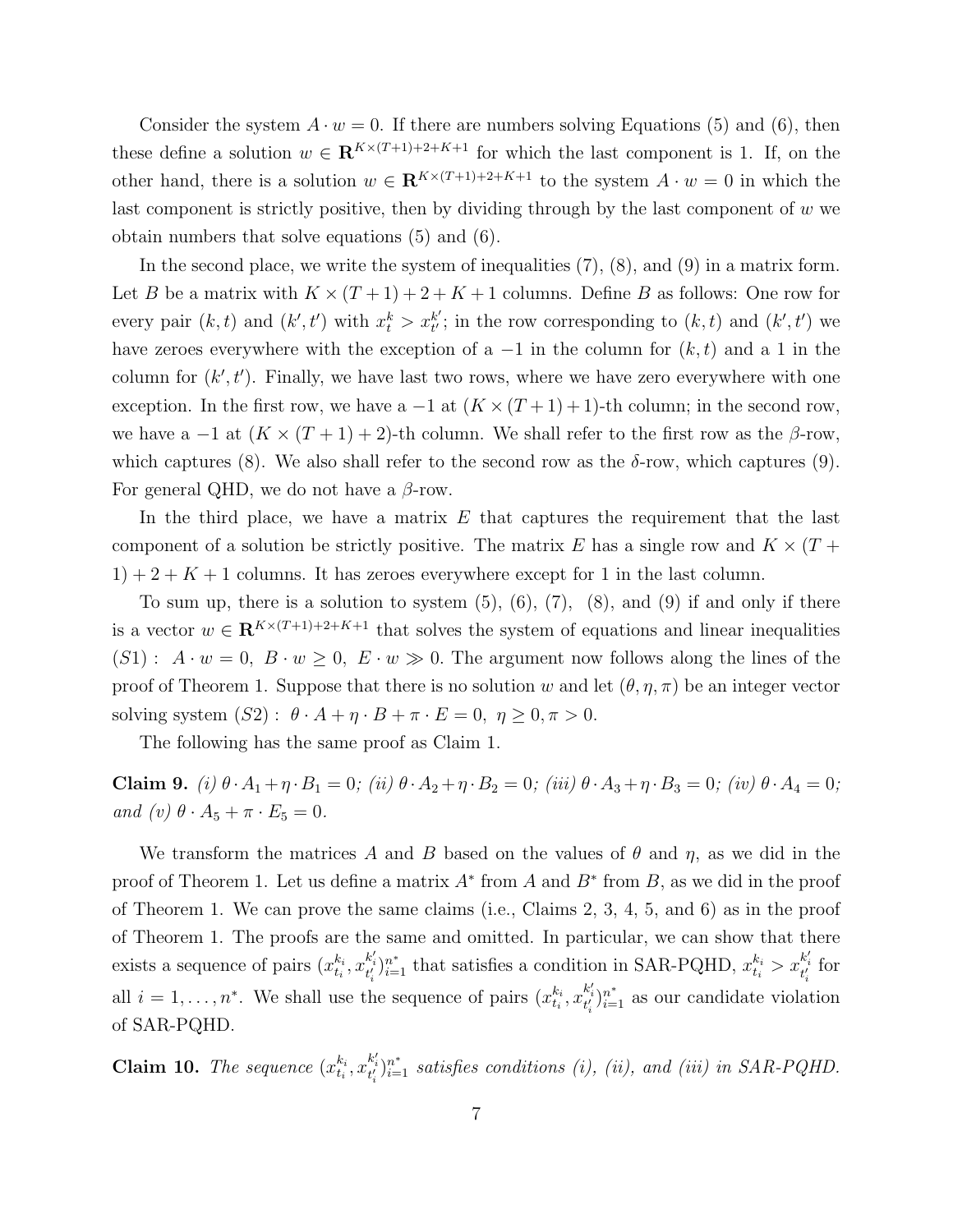*Proof.* We first establish condition [\(i\).](#page-8-1) Note that  $A_3^*$  is a vector, and in row r the entry of  $A_3^*$  is as follows. There must be a  $(k, t)$  of which r is a copy. Then the component at row r of  $A_3^*$  is t if r is original and  $-t$  if r is converted. Now, when r appears as original there is some *i* for which  $t = t_i$ , when *r* appears as converted there is some *i* for which  $t = t'_i$ . Thus, for each r there is i such that  $(A_3^*)_r$  is either  $t_i$  or  $-t'_i$ .

By Claim [9](#page-7-0) (iii),  $\theta \cdot A_3 + \eta \cdot B_3 = 0$ . Recall that  $\theta \cdot A_3$  equals the sum of the rows of  $A_3^*$ . Moreover,  $B_3$  is a vector that has zeroes everywhere except a  $-1$  in the  $\delta$  row (i.e.,  $(K \times (T+1)+2)$ -th row). Therefore, the sum of the rows of  $A_3^*$  equals  $\eta_{K \times (T+1)+2}$ , where  $\eta_{K \times (T+1)+2}$  is the  $(K \times (T+1)+2)$ -th element of  $\eta$ . Since  $\eta \geq 0$ , therefore,  $\sum_{i:t_i>0} t_i$  $\sum_{i:t'_i>0} t'_i = \eta_{K\times (T+1)+2} \geq 0$ , and condition [\(i\)](#page-8-1) in the axiom is satisfied.

Next, we show condition [\(ii\).](#page-8-2) By Claim [9](#page-7-0) (ii),  $\theta \cdot A_2 + \eta \cdot B_2 = 0$ . Recall that  $\theta \cdot A_2$  equals the sum of the rows of  $A_2^*$ . Moreover,  $B_2$  is a vector that has zeroes everywhere except a  $-1$ in the  $\beta$  row (i.e.,  $(K \times (T + 1) + 1)$ -th row). Therefore, the sum of the rows of  $A_2^*$  equals  $\eta_{K \times (T+1)+1}$ , where  $\eta_{K \times (T+1)+1}$  is the  $(K \times (T+1)+1)$ -th element of  $\eta$ . Since  $\eta \geq 0$ , therefore,  $\#\{i : t_i > 0\} - \#\{i : t'_i > 0\} = \eta_{K \times (T+1)+1} \geq 0$ , and condition [\(ii\)](#page-8-2) in the axiom is satisfied. (For general QHD,  $B_2$  is a zero vector in the  $\beta$ -row, i.e.,  $(K \times (T + 1) + 1)$ -th row. Therefore,  $\#\{i : t_i > 0\} - \#\{i : t'_i > 0\} = 0$ , and condition [\(ii\)](#page-4-2) in SAR-QHD is satisfied.)

Now we turn to condition (iii). By Claim [9](#page-7-0) (iv), the rows of  $A_4^*$  add up to zero. Therefore, the number of times that  $k$  appears in an original row equals the number of times that it appears in a converted row. By Claim 6, then, the number of times  $k$  appears as  $k_i$  equals the number of times it appears as  $k'_i$ . Therefore, condition (iii) in the axiom is satisfied.  $\Box$ 

Finally, we can show that  $\prod_{i=1}^{n^*} p_{t_i}^{k_i}$  $\frac{k_i}{t_i}/p_{t'_i}^{k'_i} > 1$ , which finishes the proof of Lemma 5 as the sequence  $(x_{t_i}^{k_i})$  $x_i^{k_i}, x_{t'_i}^{k'_i}$ <sub>i</sub><sup>\*</sup><sub>i</sub> would then exhibit a violation of SAR-PQHD. The proof is the same as that of the corresponding lemma in the proof of Theorem 1.

### <span id="page-8-0"></span>A.3 Proof of Theorem 3:  $M' = TSU$

The proof that SAR-TSU is equivalent to TSU rationality is similar to the proof of Theorem 1. In the following, we explain the differences.

<span id="page-8-3"></span>**Lemma 13.** Let  $(x^k, p^k)_{k=1}^K$  be a dataset. The following statements are equivalent:

<span id="page-8-2"></span><span id="page-8-1"></span>(a)  $(x^k, p^k)_{k=1}^K$  is TSU rational.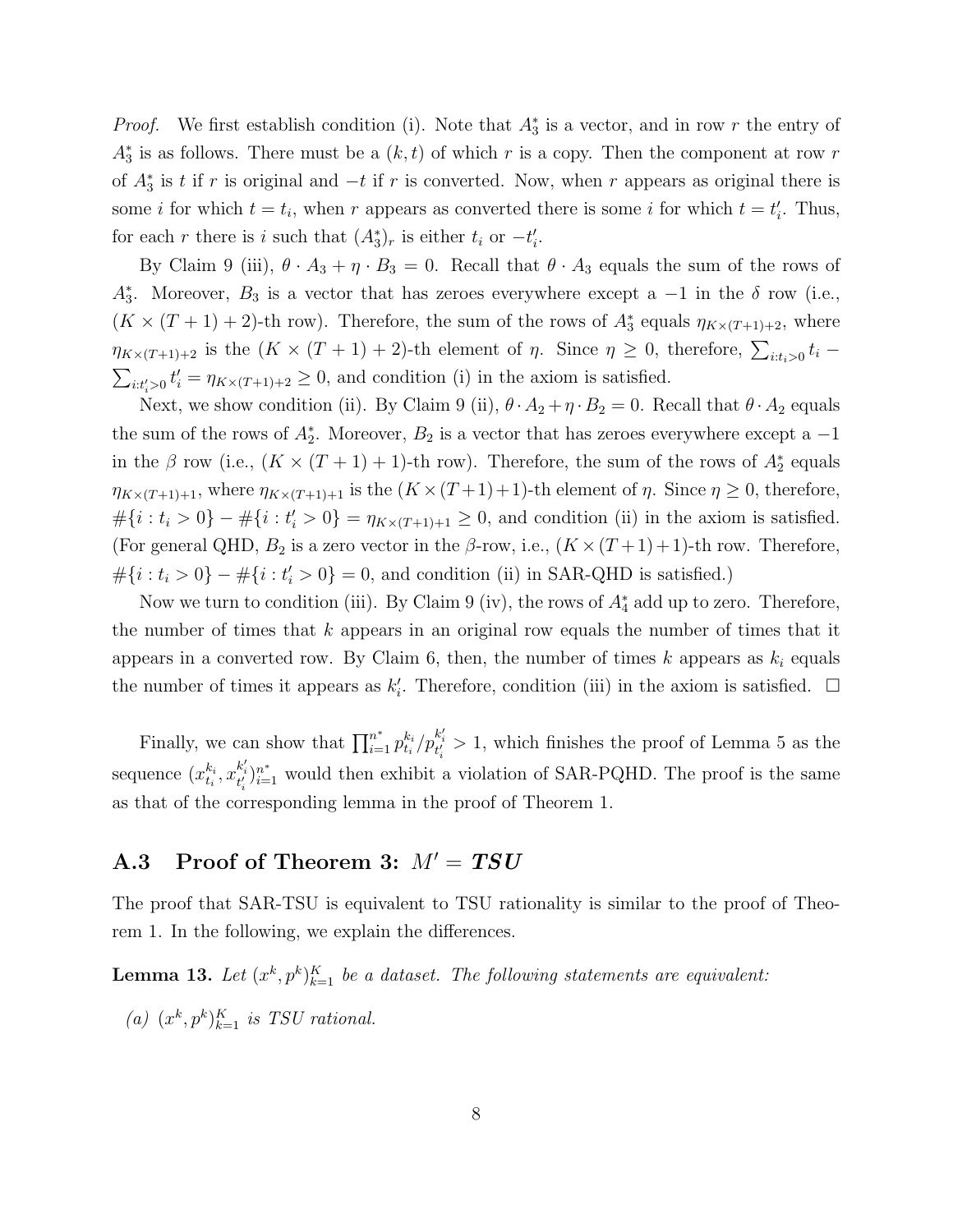(b) There are strictly positive numbers  $v_t^k$  and  $\lambda^k$  for  $t = 0, \ldots, T$  and  $k = 1, \ldots, K$ , such that

$$
v^k_t = \lambda^k p^k_t \text{ and } x^k_t > x^{k'}_t \Longrightarrow v^k_t \leq v^{k'}_t.
$$

The proof of Lemma [13](#page-8-3) is similar to the proof of Lemma 1 and omitted.

To see that SAR-TSU is necessary, let  $(x_{t_i}^{k_i})$  $x_i^{k_i}, x_{t'_i}^{k'_i} \}_{i=1}^n$  be a sequence under the conditions of the axiom. We present the proof under the assumption that  $u_t$  is differentiable, but it is straightforward to use the concavity and the corresponding monotonicity of the superdifferential of  $u_t$ , as we did in the proof of Theorem 1. The first-order condition is  $u'_t(x_t^k) = \lambda^k p_t$ . Since  $t_i = t'_i$  for each i, we obtain

$$
1 \geq \prod_{i=1}^n \frac{u'_{t_i}(x_{t_i}^{k_i})}{u'_{t_i}(x_{t_i}^{k_i'})} = \prod_{i=1}^n \frac{\lambda^{k_i} p_{t_i}^{k_i}}{\lambda^{k_i'} p_{t_i}^{k_i'}} = \prod_{i=1}^n \frac{\lambda^{k_i}}{\lambda^{k_i'}} \prod_{i=1}^n \frac{p_{t_i}^{k_i}}{p_{t_i}^{k_i'}} = \prod_{i=1}^n \frac{p_{t_i}^{k_i}}{p_{t_i}^{k_i'}}
$$

where the last equality holds because each  $k$  appears as  $k'_{i}$  the same number of times it appears as  $k_i$ .

In the following, we prove the sufficiency. The outline of the proof is the same as in the proof of Theorem 1.

<span id="page-9-2"></span>**Lemma 14.** Let data  $(x^k, p^k)_{k=1}^k$  satisfy SAR-TSU. Suppose that  $\log(p_t^k) \in \mathbf{Q}$  for all k and t. Then there are numbers  $v_t^k$ ,  $\lambda^k$ ,  $\beta$ ,  $\delta$ , for  $t \in T$  and  $k \in K$  satisfying [\(b\)](#page-8-2) in Lemma [13.](#page-8-3)

*Proof.* We linearize the equation in System  $(b)$  of Lemma [13.](#page-8-3) The result is:

<span id="page-9-0"></span>
$$
\log v_t^k - \log \lambda^k - \log p_t^k = 0,\tag{10}
$$

$$
x_t^k > x_t^{k'} \Longrightarrow \log v_t^{k'} \ge \log v_t^k. \tag{11}
$$

In the system comprised by [\(10\)](#page-9-0) and [\(11\)](#page-9-1), the unknowns are the real numbers  $\lambda^k$  and  $\log v_t^k$ for all  $k = 1, ..., K$  and  $t = 1, ..., T$ .

We shall define a matrix A such that there are positive numbers  $v_t^k$  and  $\lambda^k$ , the logs of which satisfy equation [\(10\)](#page-9-0) if and only if there is a solution  $w \in \mathbb{R}^{K \times (T+1)+K+1}$  to the system of equations

<span id="page-9-1"></span>
$$
A \cdot w = 0,
$$

and for which the last component of  $u$  is strictly positive.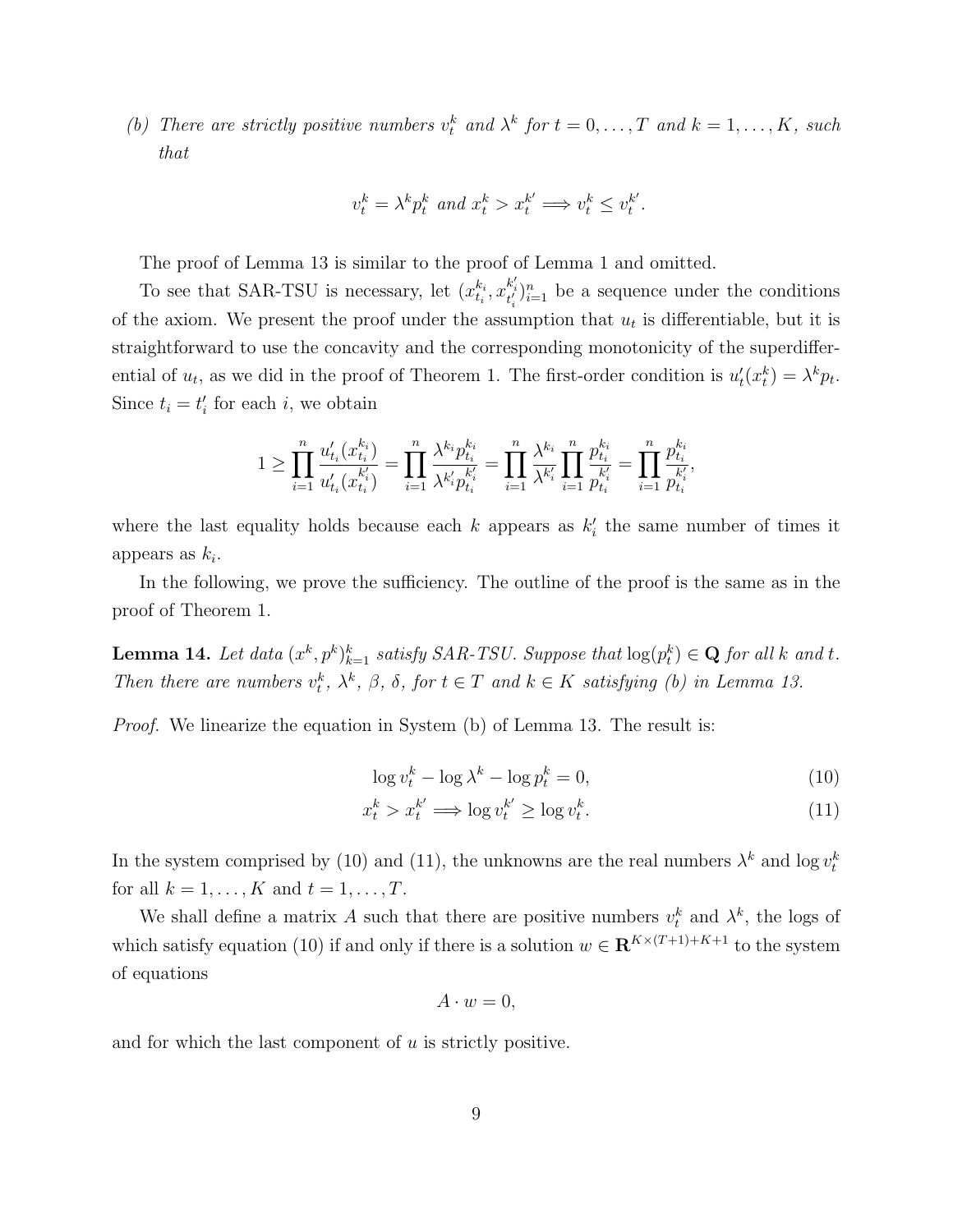Let A be a matrix with  $K \times (T+1)$  rows and  $K \times (T+1) + K + 1$  columns. The matrix A is similar to the matrix A defined in the proof of Theorem 1, only the difference here is that we no longer have the  $\delta$ -column. Thus, matrix A looks as follows:

$$
\begin{array}{ccccccccc}\n(1,0) & \cdots & (k,t) & \cdots & (K,T) & 1 & \cdots & k & \cdots & K & p \\
\vdots & \vdots & \vdots & & \vdots & & \vdots & & \vdots \\
(k,t) & 0 & \cdots & 1 & \cdots & 0 & 0 & \cdots & -1 & \cdots & 0 & -\log p_t^k \\
\vdots & \vdots & & \vdots & & \vdots & & \vdots & & \vdots\n\end{array}
$$

Consider the system  $A \cdot w = 0$ . If there are numbers solving equation [\(10\)](#page-9-0), then these define a solution  $w \in \mathbb{R}^{K \times (T+1)+K+1}$  for which the last component is 1. If, on the other hand, there is a solution  $w \in \mathbb{R}^{K \times (T+1)+K+1}$  to the system  $A \cdot w = 0$  in which the last component is strictly positive, then by dividing through by the last component of  $w$  we obtain numbers that solve equation [\(10\)](#page-9-0).

In the second place, we write the system of inequalities  $(11)$  in a matrix form. Let B be a matrix with  $K \times (T + 1) + K + 1$  columns. Define B as follows: One row for every pair  $(k, t)$  and  $(k', t)$  with  $x_t^k > x_t^{k'}$  $t_i^{(k)}$ ; in the row corresponding to  $(k, t)$  and  $(k', t)$  we have zeroes everywhere with the exception of a  $-1$  in the column for  $(k, t)$  and a 1 in the column for  $(k', t)$ .

In the third place, we have a matrix  $E$  that captures the requirement that the last component of a solution be strictly positive. The matrix E has a single row and  $K \times (T +$  $1+K+1$  columns. It has zeroes everywhere except for 1 in the last column.

To sum up, there is a solution to system [\(10\)](#page-9-0) and [\(11\)](#page-9-1) if and only if there is a vector  $w \in \mathbf{R}^{K \times (T+1) + K + 1}$  that solves the system of equations and linear inequalities

$$
(S1): A \cdot w = 0, B \cdot w \ge 0, E \cdot w \gg 0.
$$

The entries of  $A, B$ , and  $E$  are integer numbers, with the exception of the last column of A. Under the hypothesis of the lemma we are proving, the last column consists of rational numbers.

By Lemma 4, then, there is such a solution  $w$  to system  $S1$  if and only if there is no vector  $(\theta, \eta, \pi)$  that solves the system of equations and linear inequalities

$$
(S2): \theta \cdot A + \eta \cdot B + \pi \cdot E = 0, \ \eta \ge 0, \ \pi > 0.
$$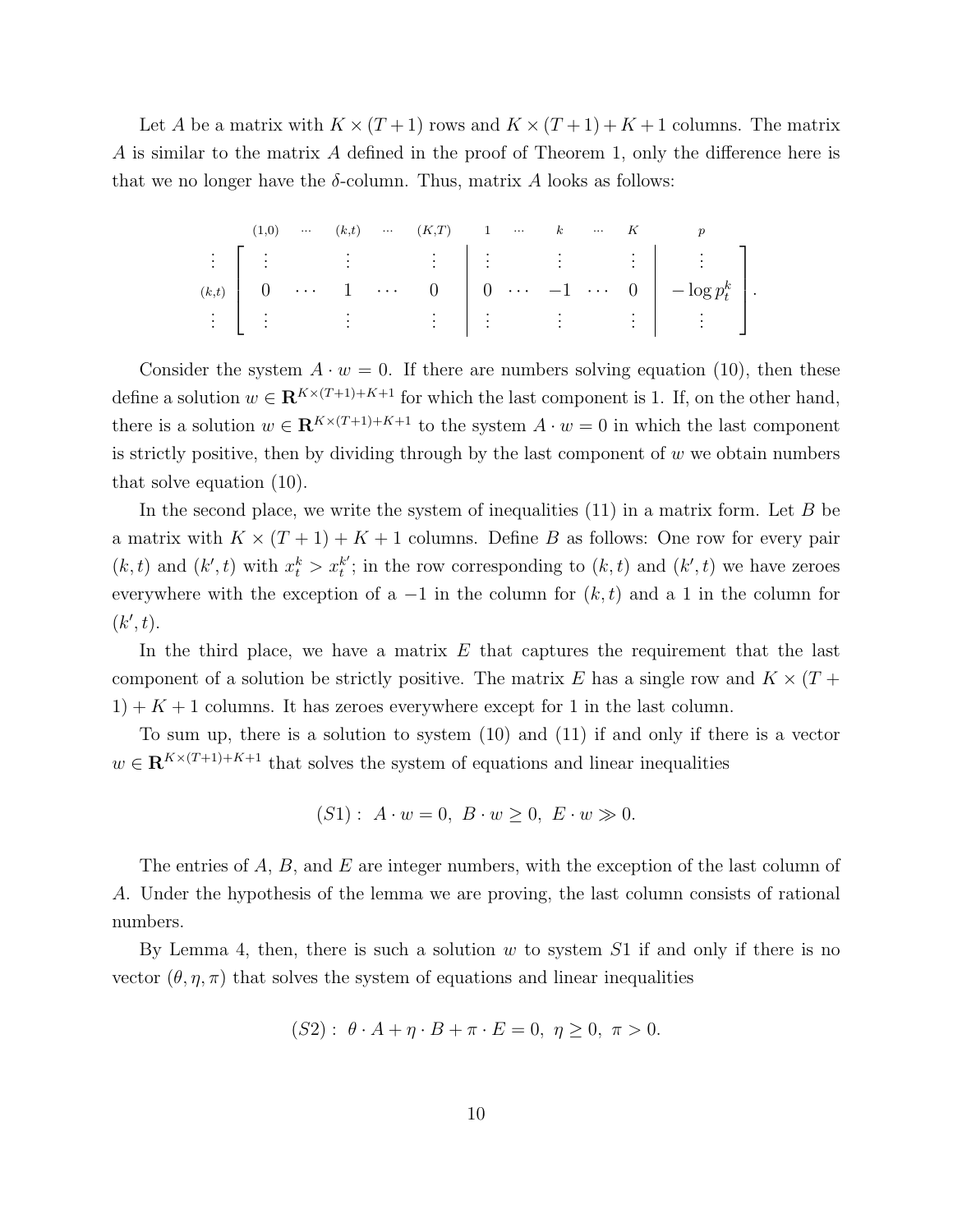In the following, we shall prove that the non-existence of a solution  $w$  implies that the data must violate SAR-TSU. Suppose then that there is no solution w and let  $(\theta, \eta, \pi)$  be a rational vector as above, solving system S2.

By multiplying  $(\theta, \eta, \pi)$  by any positive integer we obtain new vectors that solve system S2, so we can take  $(\theta, \eta, \pi)$  to be integer vectors.

For convenience, we transform the matrices A and B using  $\theta$  and  $\eta$ . We now transform the matrices A and B based on the values of  $\theta$  and  $\eta$ , as we did in the proof of Theorem 1. Let us define a matrix  $A^*$  from  $A$  and  $B^*$  from  $B$ , as we did in the proof of Theorem 1. We can prove the same claims (i.e., Claims 2, 3, 4, 5, and 6) as in the proof of Theorem 1. The proofs are the same and omitted. In particular, we can show that there exists a sequence  $x_{t_i}^{k_i}, x_{t'_i}^{k'_i}$ ,  $x_{t_i}^{k_i}$  that satisfies  $x_{t_i}^{k_i} > x_{t'_i}^{k'_i}$  for all  $i = 1, \ldots, n^*$ . Moreover, by the definition of pairs  $(x_{t_i}^{k_i})$ of B matrix, we have  $t_i = t'_i$  because in matrix B we have  $z >^i z'$  if there exist  $t \in T$  and  $k, k' \in T$  such that there exist  $x_t^k = z$  and  $x_t^{k'} = z'$ . Moreover, as in Claim 7, we can show  $x_i^{k_i}, x_{t_i'}^{k_i'}$ <sub>i-1</sub>, each k appears  $k_i$  the same number of times it appears as that in the sequence  $(x_{t_i}^{k_i})$  $\frac{k_i}{t_i}/p_{t'_i}^{k'_i} > 1$ , which finishes the proof of Lemma [14](#page-9-2) as the  $k'_i$ . Finally, we can show that  $\prod_{i=1}^{n^*} p_{t_i}^{k_i}$  $x_i^{k_i}, x_{t'_i}^{k'_i}$ <sub>i</sub><sup>\*</sup><sub>i</sub> would then exhibit a violation of SAR-TSU. The proof is the same as sequence  $(x_{t_i}^{k_i})$ in the proof of Theorem 1 and omitted.  $\Box$ 

<span id="page-11-1"></span>**Lemma 15.** Let data  $(x^k, p^k)_{k=1}^k$  satisfy SAR-TSU. Then for all positive numbers  $\overline{\epsilon}$ , there exists  $q_t^k \in [p_t^k - \overline{\varepsilon}, p_t^k]$  for all  $t \in T$  and  $k \in K$  such that  $\log q_t^k \in \mathbf{Q}$  and the dataset  $(x^k, q^k)_{k=1}^k$ satisfy SAR-TSU.

<span id="page-11-2"></span>**Lemma 16.** Let data  $(x^k, p^k)_{k=1}^k$  satisfy SAR-TSU. Then there are numbers  $v_t^k$  and  $\lambda^k$  for all  $t \in T$  and  $k \in K$  satisfying [\(\(b\)\)](#page-8-2) in Lemma [13.](#page-8-3)

Lemma [15](#page-11-1) and [16](#page-11-2) hold as in the proof of Theorem 1.

#### <span id="page-11-0"></span>A.4 Observational Equivalence between Models

#### A.4.1 Proof of Proposition 2

The equivalence between (ii) and (iii) are by Proposition 1. We will show the equivalence between (i) and (ii). Obviously (ii) implies (i). So we will show the converse.

To show the converse, suppose that a dataset is not EDU rational with  $\delta = 1$ . Then, by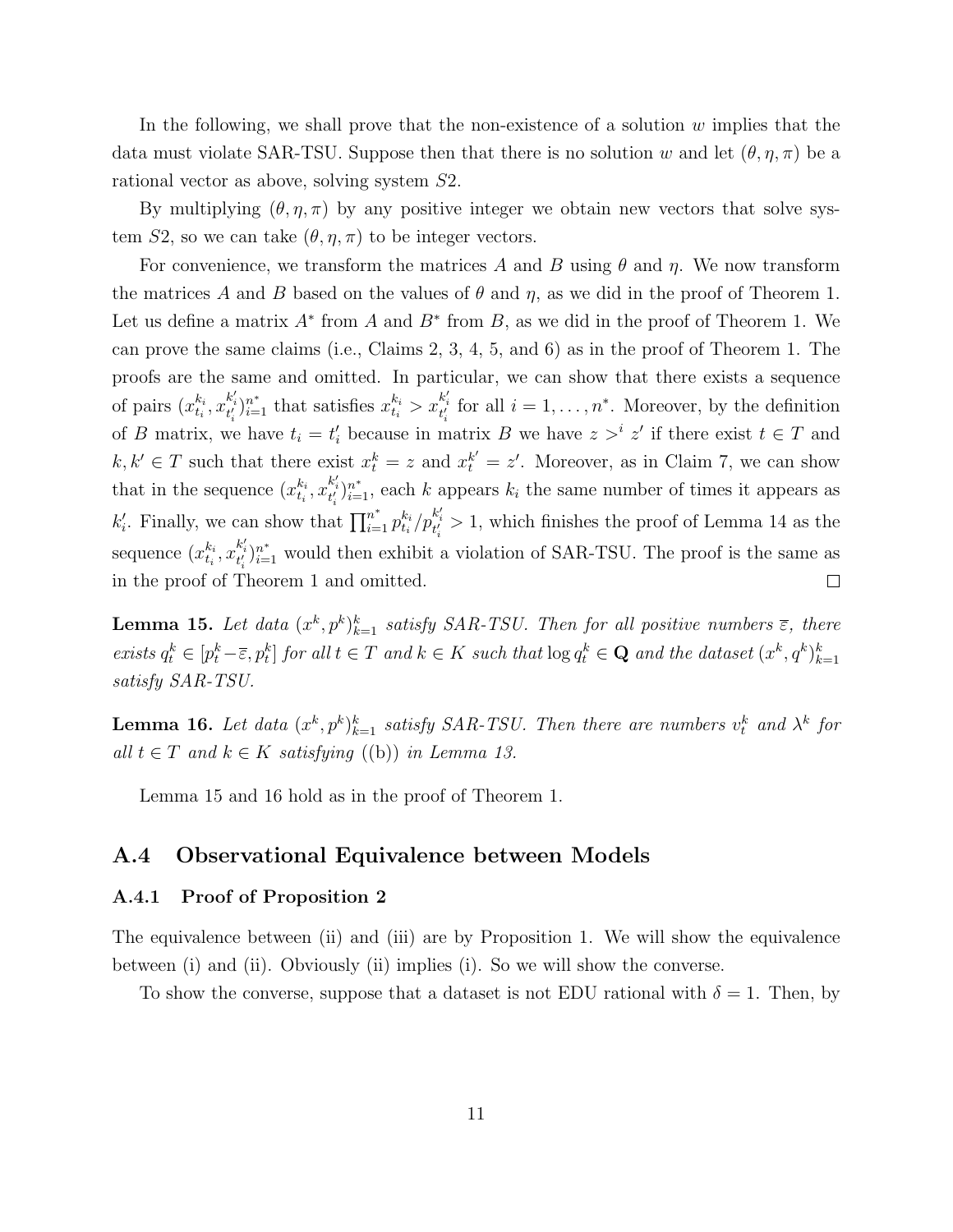Proposition 1, there must be a balanced sequence of pairs  $(x_{s_i}^{m_i}, x_{s'_i}^{m'_i})_{i=1}^M$  such that

$$
\prod_{i=1}^{M} \frac{p_{s_i}^{m_i}}{p_{s_i'}} > 1.
$$

Since the data is not strictly impatient, there exists a balanced sequence  $(x_{t_i}^{k_i})$  $_{t_{i}}^{k_{i}}, x_{t'_{i}}^{k'_{i}}$ <sub>i=1</sub> of pairs such that  $x_{t_i}^{k_i} > x_{t_i'}^{k_i'}$  for all  $i, \sum_{i=1}^n t_i > \sum_{i=1}^n t_i'$ , and

$$
\prod_{i=1}^n\frac{p_{t_i}^{k_i}}{p_{t_i^{\prime}}^{k_i^{\prime}}}\geq 1.
$$

Now we can consider a balanced sequence of pairs by including  $(x_{s_i}^{m_i}, x_{s'_i}^{m'_i})_{i=1}^M$  and enough copies of  $(x_{t_i}^{k_i})$  $x_i^{k_i}, x_{t_i'}^{k_i'}\}_{i=1}^n$  such that the sum of t on the left of the pair is greater than the sum of t on the right. This is possible because  $\sum_{i=1}^{n} t_i > \sum_{i=1}^{n} t'_i$ . The resulting product of ratios of prices is still equal to

$$
\prod_{i=1}^{n} \frac{p_{s_i}^{m_i}}{p_{s_i'}} > 1.
$$

Thus the dataset is not EDU rational.

#### A.4.2 Proof of Proposition 3

Of course, if the data is EDU rational then it is PQHD rational. Let us prove the converse. Choose a sequence  $(x_{t_i}^{k_i})$  $x_{t_i}^{k_i}, x_{t_i'}^{k_i'}\}_{i=1}^n$  such that (i)  $x_{t_i}^{k_i} > x_{t_i'}^{k_i'}$  for all  $i \in \{1, ..., n\}$ , (ii)  $\sum_{i=1}^n t_i \geq$  $\sum_{i=1}^{n} t'_{i}$ , and (iii) each k appears as  $k_{i}$  the same number of times as  $k'_{i}$ .

By (i),  $x_{t_i}^{k_i} > 0$  for all  $i \in \{1, \ldots, n\}$ . Since  $x_0^k = 0$  for all  $k \in K$ , we obtain  $t_i > 0$  for all  $i \in \{1, ..., n\}$ . Therefore,  $\#\{i \in \{1, ..., n\} : t_i > 0\} = \#\{i \in \{1, ..., n\}\} \ge \#\{i \in \{1, ..., n\}\}$  $\{1, \ldots, n\} : t'_i > 0\}$ . Therefore, the sequence satisfies all of the conditions in SAR-PQHD. Since the dataset is PQHD rational, Theorem 2 shows that

<span id="page-12-0"></span>
$$
\prod_{i=1}^{n} \frac{p_{t_i}^{k_i}}{p_{t_i'}} \le 1.
$$
\n(12)

Therefore, conditions (i), (ii), and (iii) imply [\(12\)](#page-12-0), which is SAR-EDU. Therefore, by Theorem 1, the dataset must be EDU rational.  $\Box$ 

 $\Box$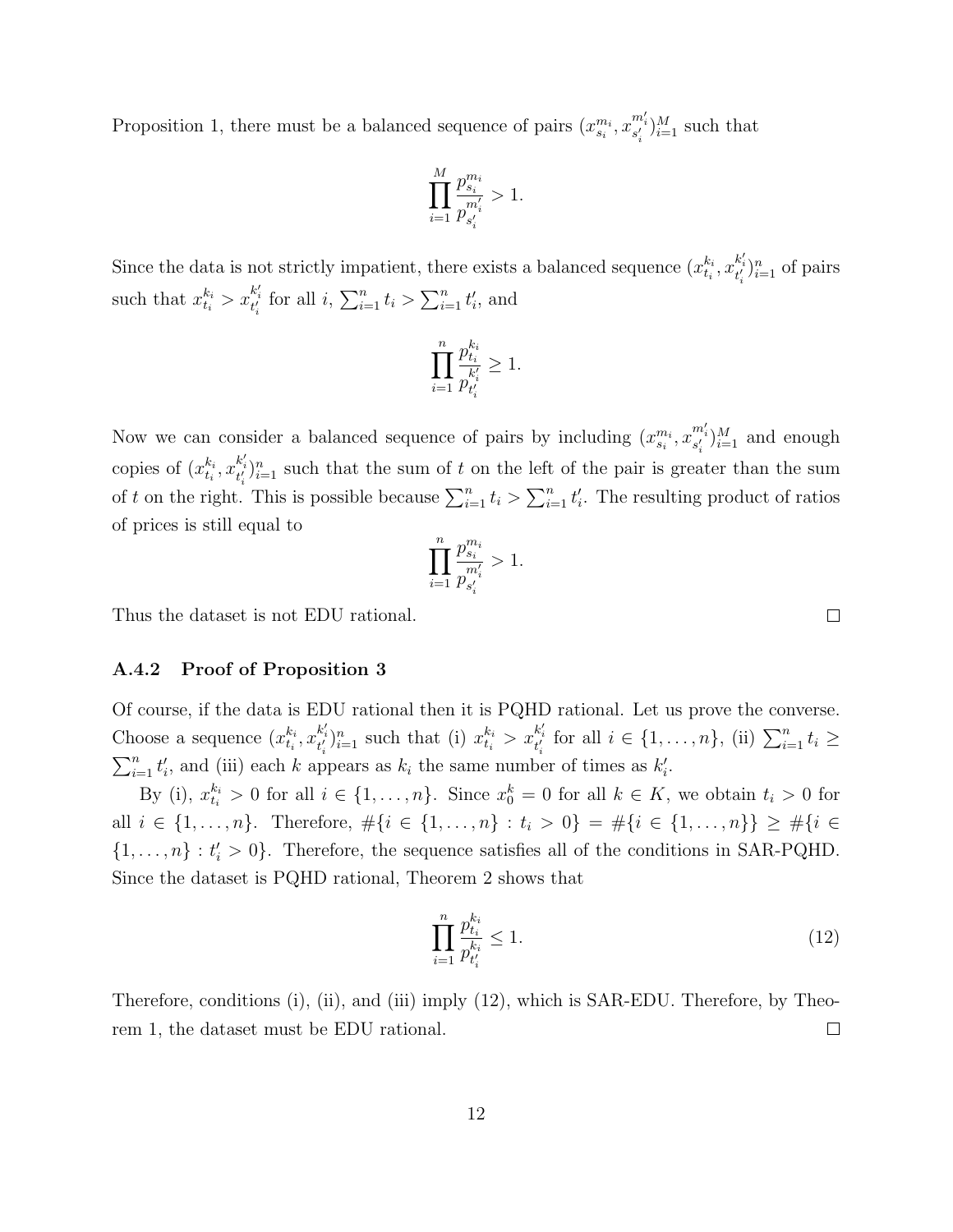#### A.4.3 Corner Choices and EDU Rationality

Section 4.3 discusses one condition on the data for which EDU and QHD are observationally equivalent. The condition is very common in AS's dataset. Here we discuss the same condition and relate it to the pass rate for the EDU test. The condition can be stated and analyzed for datasets obtained from any CTB experimental design. We show that, in CTB experiments, if a subject does not consume a positive amount on the sooner date whenever the price for the sooner consumption is more expensive than the price for the later consumption, then the subject must be EDU rational.

We first formalize the notion of a CTB dataset. We say that a dataset  $(x^k, p^k)_{k \in K}$  is CTB if for each  $k \in K$ , there exist  $l(k)$ ,  $s(k) \in T$  such that  $l(k) > s(k)$ ,

<span id="page-13-0"></span>
$$
x_t^k = 0 \text{ for all } t \in T \setminus \{l(k), s(k)\},\tag{13}
$$

and

<span id="page-13-2"></span>
$$
\min_{t \in T \setminus \{l(k), s(k)\}} p_t^k > p_{s(k)}^k \ge p_{l(k)}^k. \tag{14}
$$

In a CTB dataset, an agent can choose positive consumptions only on the two specified dates  $l(k)$  and  $s(k)$ . The date  $l(k)$  is a *later date* and  $s(k)$  is a *sooner date* (see also Section 4.1).

**Proposition 4.** Suppose that a dataset  $(x^k, p^k)_{k \in K}$  is CTB. Moreover, for each  $k \in K$ ,

<span id="page-13-1"></span>
$$
p_{s(k)}^k > p_{l(k)}^k \implies x_{s(k)}^k = 0.
$$
\n<sup>(15)</sup>

Then, the dataset is EDU rational.

*Proof.* Choose a sequence  $(x_{t_i}^{k_i})$  $x_{t_i}^{k_i}, x_{t'_i}^{k'_i} \}_{i=1}^n$  such that (i)  $x_{t_i}^{k_i} > x_{t'_i}^{k'_i}$  for all  $i \in \{1, ..., n\}$ , (ii)  $\sum_{i=1}^n t_i \geq \sum_{i=1}^n t'_i$ , and (iii) each k appears as  $k_i$  the same number of times as  $k'_i$ . By conditions (i) and (iii), we can arrange the sequence to obtain a new sequence  $(y_{t_i}^{k_i})$  $t_i^{k_i}, y_{t'_i}^{k'_i}$ ) such that  $y_{t_i}^{k_i} > 0$ ,  $k_i = k'_i$  for all  $i \in \{1, ..., n\}$ ,  $\{y_{t_i}^{k_i} \}$  ${}_{t_i}^{k_i} \rbrace_{i=1}^n = \{x_{t_i}^{k_i}$  $\{x_{i}^{k_{i}}\}_{i=1}^{n}$ , and  $\{y_{t'_{i}}^{k'_{i}}\}_{i=1}^{n} = \{x_{t'_{i}}^{k'_{i}}\}_{i=1}^{n}$ .

Define a subset K' of K by  $K' = \{k \in K : p_{s(k)}^k > p_{l(k)}^k\}$ . Choose any  $i \in \{1, \ldots, n\}$ . We will show that  $p_{t_i}^{k_i}$  $\binom{k_i}{t_i} p_{t'_i}^{k_i} \leq 1.$ 

Consider the case where  $k_i \in K'$ . Then, by conditions [\(13\)](#page-13-0) and [\(15\)](#page-13-1),  $t_i = l(k_i)$  because  $x_{t_i}^{k_i} > 0$ . So  $t_i' = s(k_i)$  or  $t_i' \notin \{s(k_i), l(k_i)\}$ . Therefore,

$$
\frac{p_{t_i}^{k_i}}{p_{t_i}^{k_i}} = \frac{p_{l(k_i)}^{k_i}}{p_{t_i}^{k_i}} \le \max\left\{\frac{p_{l(k_i)}^{k_i}}{p_{s(k_i)}^{k_i}}, \frac{p_{l(k_i)}^{k_i}}{\min_{t \in T \setminus \{l(k_i), s(k_i)\}} \{p_t^{k_i}\}}\right\} \le 1,
$$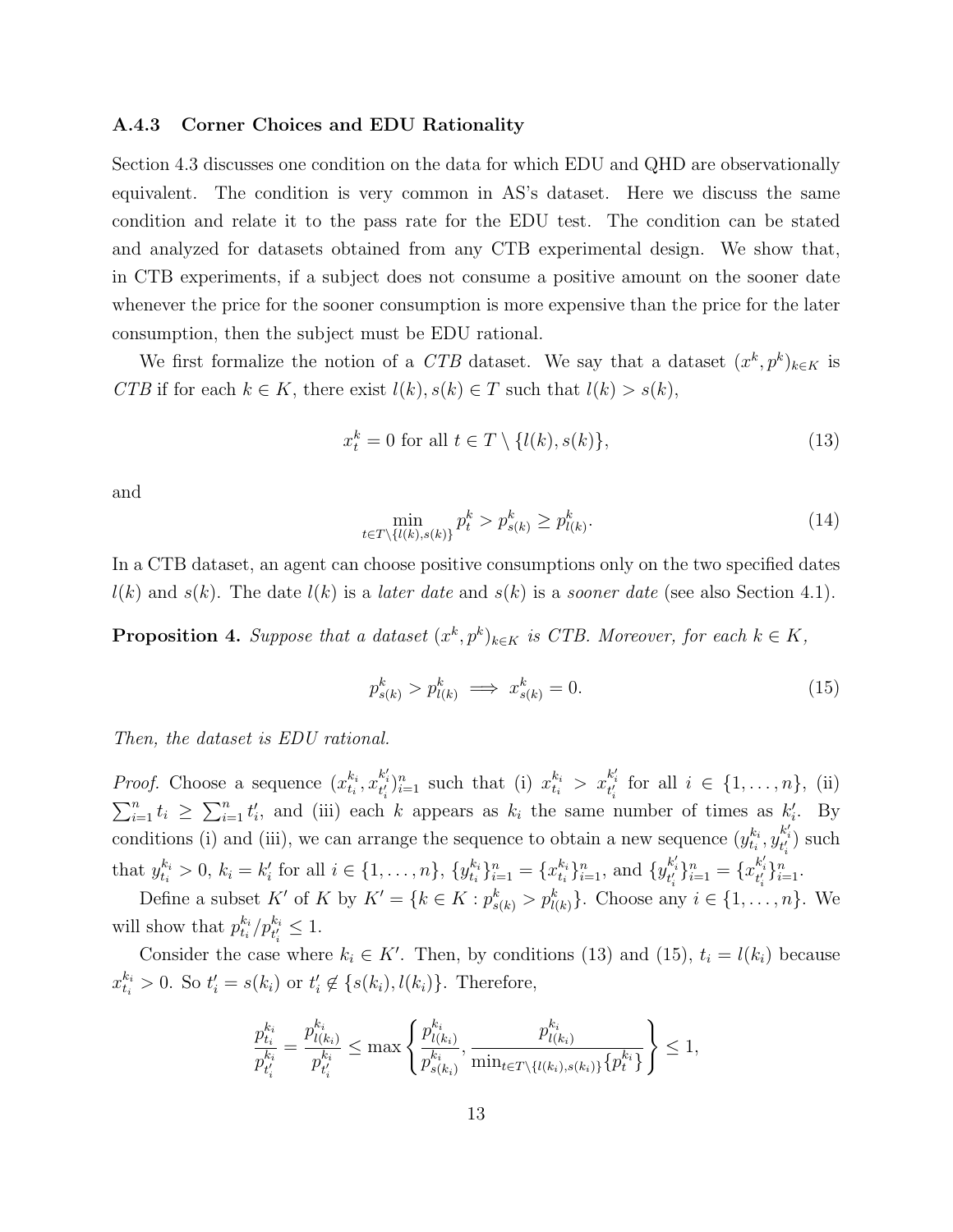where the first inequality holds by [\(14\)](#page-13-2) and the second inequality holds because  $k_i \in K'.$ 

Consider the case where  $k_i \notin K'$ . By [\(14\)](#page-13-2), we have  $p_{s(k_i)}^{k_i} = p_{l(i)}^{k_i}$  $\frac{k_i}{l(k_i)}$ . By [\(13\)](#page-13-0), we have  $t_i = l(k_i)$  or  $t_i = s(k_i)$  because  $x_{t_i}^{k_i} > 0$ . Then,

$$
\frac{p_{t_i}^{k_i}}{p_{t_i}^{k_i}} \le \max \left\{ \frac{p_{l(k_i)}^{k_i}}{p_{s(k_i)}^{k_i}}, \frac{p_{s(k_i)}^{k_i}}{p_{l(k_i)}^{k_i}}, \frac{p_{s(k_i)}^{k_i}}{\min_{t \in T \setminus \{l(k_i), s(k_i)\}} \{p_t^{k_i}\}}, \frac{p_{l(k_i)}^{k_i}}{\min_{t \in T \setminus \{l(k_i), s(k_i)\}} \{p_t^{k_i}\}} \right\} \le 1.
$$

The proposition is important because condition [\(15\)](#page-13-1) is satisfied by 82.8% (24 out of 29) of EDU rational subjects in AS dataset. Note that the condition does not require anything when  $p_{l(k)}^k = p_{s(k)}^k$ .

#### A.4.4 Observational equivalence between EDU and TSU

One consequence of Theorems 1 and 3 is that, under certain circumstances, EDU and TSU are observationally equivalent.

**Proposition 5.** Suppose that for any  $k, k' \in K$ ,  $x_t^k > x_{t'}^{k'}$  $_{t'}^{k'}$  when  $t < t'$ . Then  $(x^k, p^k)_{k=1}^K$  is TSU rational if and only if it is EDU rational.

*Proof.* EDU implies TSU. We will show that TSU implies EDU. Choose a sequence  $(x_{t_i}^{k_i})$  $_{t_{i}}^{k_{i}},x_{t_{i}^{\prime}}^{k_{i}^{\prime}})_{i=1}^{n}$ such that (i)  $x_{t_i}^{k_i} > x_{t_i'}^{k_i'}$  for all  $i \in \{1, ..., n\}$ , (ii)  $\sum_{i=1}^n t_i \ge \sum_{i=1}^n t_i'$ , and (iii) each k appears as  $k_i$  the same number of times as  $k'_i$ .

Suppose that  $t_j \neq t'_j$  for some j, then by the condition,  $t_j < t'_j$ . Moreover, by the condition for all  $i, t_i \leq t'_i$ .

Thus,  $\sum_{i=1}^{n} t_i < \sum_{i=1}^{n} t'_i$ . This is a contradiction. Therefore,  $t_i = t'_i$  for all i. Since the dataset is TSU rational, Theorem 3 shows that

<span id="page-14-0"></span>
$$
\prod_{i=1}^{n} \frac{p_{t_i}^{k_i}}{p_{t_i}^{k_i}} \le 1.
$$
\n(16)

Therefore, conditions (i), (ii), and (iii) imply [\(16\)](#page-14-0), which is SAR-EDU. Therefore, by Theorem 1, the dataset must be EDU rational.  $\Box$ 

The condition means that, independently of k, the agents consume more in an earlier period than in a later period.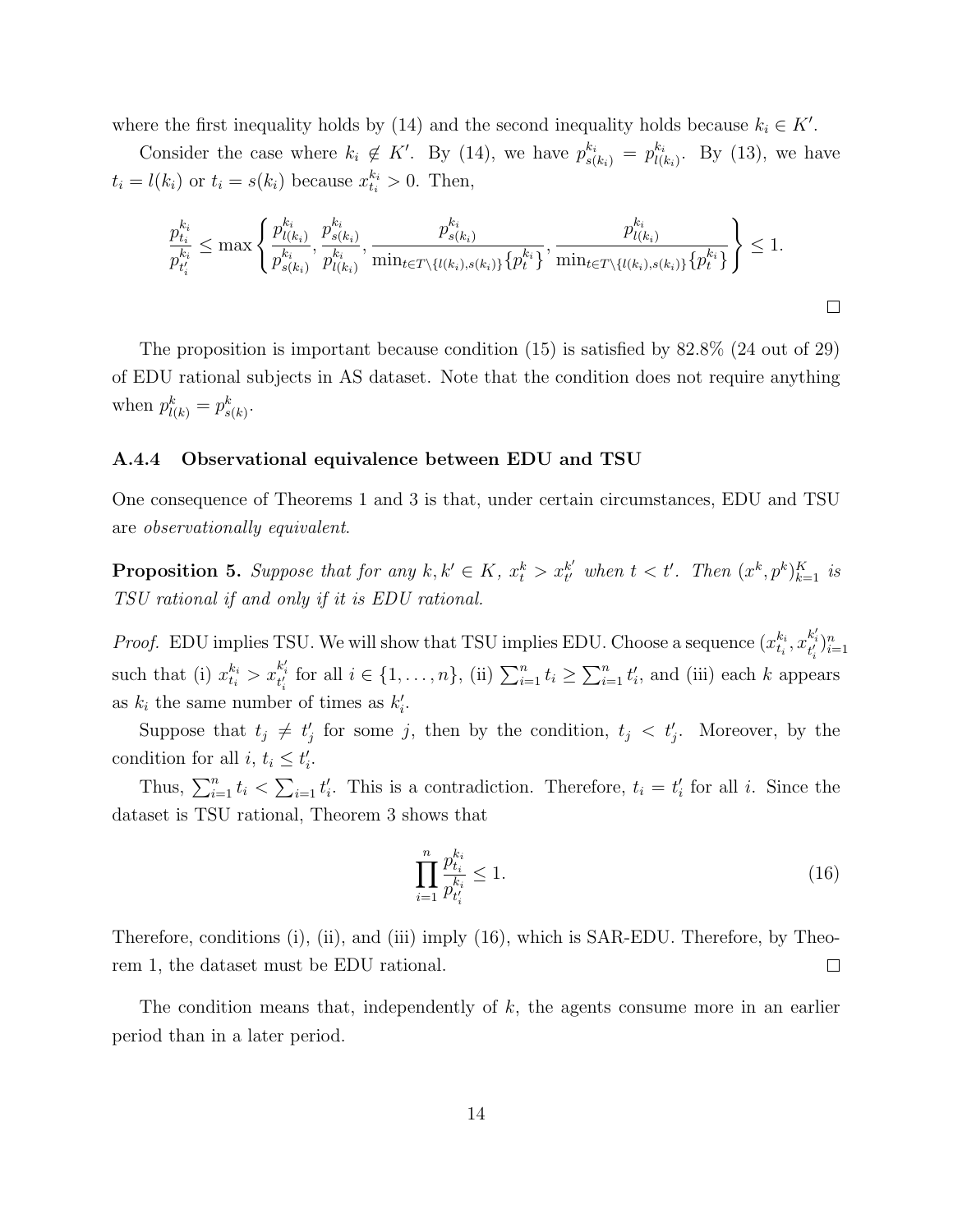### <span id="page-15-0"></span>B Implementation of Revealed-Preference Tests

This section presents a method to implement the revealed-preference tests for time discounting models using Matlab R2018a (MathWorks). We use [Andreoni and Sprenger'](#page-28-0)s [\(2012\)](#page-28-0) experimental choice data as the model case, but our method is applicable to other empirical/experimental data sets.

Dataset. Subjects in the [Andreoni and Sprenger'](#page-28-0)s [\(2012\)](#page-28-0) experiment completed 45 intertemporal decisions with varying starting dates  $\tau$ , delay lengths d, and gross interest rates  $a_{\tau+d}/a_{\tau}$  and, in particular, they complete 5 decision problems for each pair of  $(\tau, d)$ . See Figure [B.1](#page-15-1) for an illustration of budgets. For each subject, the decision in every trial is characterized by a tuple  $(\tau, d, a_{\tau}, a_{\tau+d}, c_{\tau})$  where  $c_{\tau}$  is the number of tokens allocated to sooner payment.

<span id="page-15-1"></span>The following figure illustrates the budgets faced by the subjects in AS's experiment, fixing one time frame at  $(\tau, d)$ .



Figure B.1: An illustration of the CTB design in [Andreoni and Sprenger](#page-28-0) [\(2012\)](#page-28-0). Budget sets are represented in blue lines, fixing one time frame at  $(\tau, d) = (0, 35)$ .

In order to rewrite our data in price-consumption format as in the theory, we set prices  $p_{\tau} = 1 + r = a_{\tau+d}/a_{\tau}$  and  $p_{\tau+d} = 1$  (normalization), and define consumptions  $x_{\tau} = c_{\tau} \cdot a_{\tau}$ and  $x_{\tau+d} = (100 - c_{\tau}) \cdot a_{\tau+d}$ . This gives us a dataset  $(x^k, p^k)_{k=1}^{45}$ .

As we explained in the main body of the paper, we implicitly set prices of consumption in periods that were not offered to a subject as very high in order to ensure that consumption is zero. The idea is as follows. Think of EDU for concreteness. We use first-order conditions, so that we are looking for a rationalizing u and  $\delta$  such that  $\delta^t u'(x_t^k) = \lambda^k p_t^k$  if  $x_t^k > 0$  and  $\delta^t u'(x_t^k) \leq \lambda^k p_t^k$  if  $x_t^k = 0$ . In setting up such a system of equations we can ignore the t that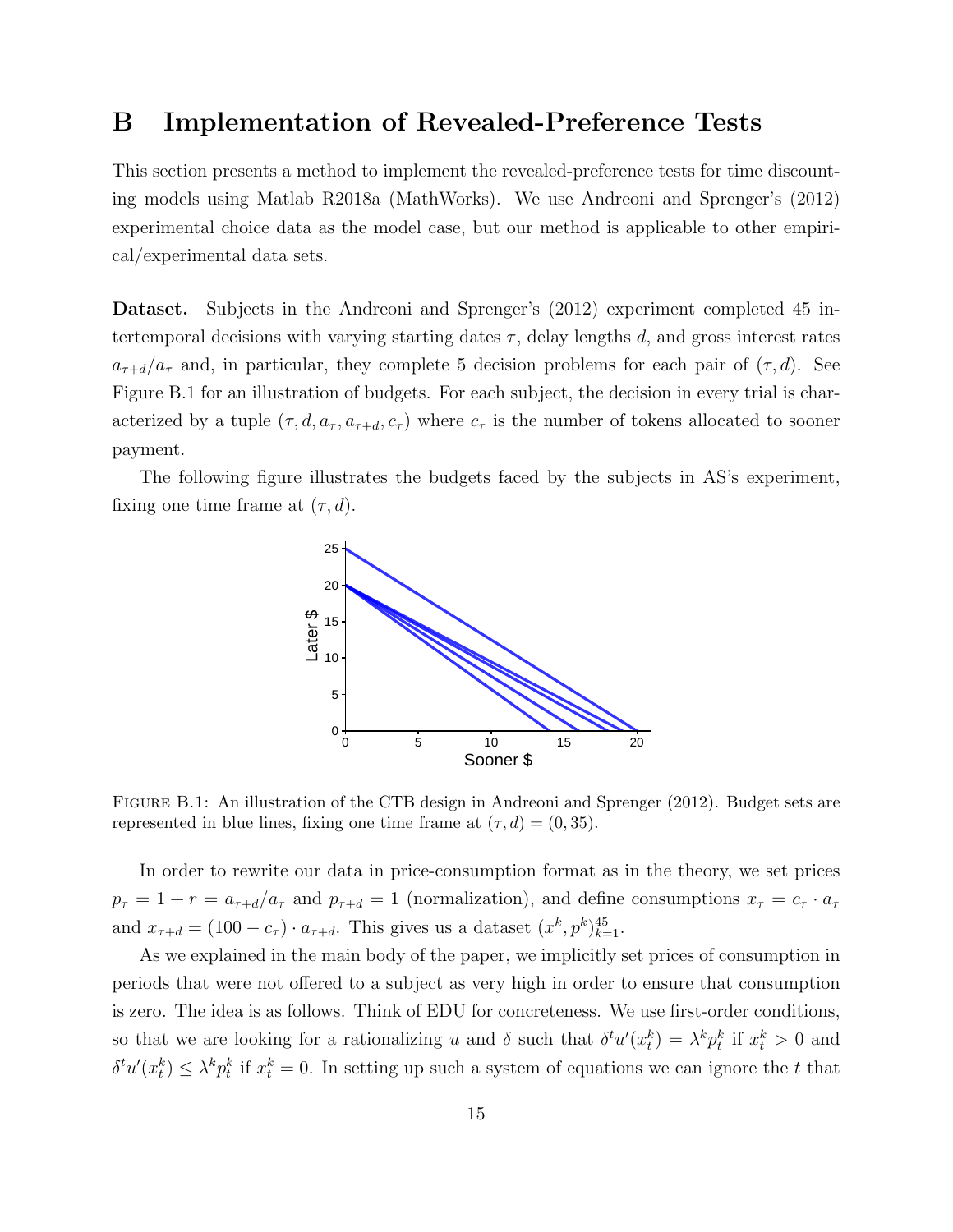was not offered to the agents in trial k. Then whatever u we construct will have a finite derivative  $u'(0)$  at zero. Therefore, we can set  $p_t^k$  to be high enough so that the agent finds it optimal to consume  $x_t^k = 0$ . By this argument is it clear that one can ignore the (zero) consumption in the periods that were not offered in trial  $k$ , as we think of consumption in those periods as prohibitively expensive. This is of course consistent with the fact that AS did not offer subjects any consumption in those periods; consumption in those periods is infeasible. The set of time periods we are looking at is thus  $T = \{0, 7, 35, 42, 70, 77, 98, 105, 133\}.$ 

We are able to check whether a given dataset is consistent with TSU, QHD, PQHD, or EDU, by solving the corresponding linear programming problem. The construction of linear programming problems closely follows the argument in the proofs of Theorem 1, 2, and 3. In particular, the key to this procedure is to set up a system of linear inequalities of the form:

$$
S: \begin{cases} A \cdot u = 0 \\ B \cdot u \ge 0 \\ E \cdot u > 0 \end{cases}
$$

,

which, in the case of EDU for example, is a matrix form of the linearized system:

$$
\log v(x_t^k) + t \log \delta - \log \lambda^k - \log p_t^k = 0,
$$
  

$$
x > x' \Longrightarrow \log v(x') \ge \log v(x),
$$
  

$$
\log \delta \le 0.
$$

A system of linear inequalities. We now construct three key ingredients of the system, matrices  $A, B$ , and  $E$ , starting from those necessary for testing EDU. The first matrix  $A$ looks as follows:

$$
\begin{array}{c|ccccccccc}\n(1,0) & \cdots & (k,t) & \cdots & (45,133) & \delta & 1 & \cdots & k & \cdots & 45 & p \\
\vdots & \vdots & \vdots & & \vdots & & \vdots & & \vdots & & \vdots & & \vdots \\
(k,t) & 0 & \cdots & 1 & \cdots & 0 & t & 0 & \cdots & -1 & \cdots & 0 & -\log p_t^k \\
\vdots & \vdots & & \vdots & & \vdots & & \vdots & & \vdots & & \vdots & & \vdots\n\end{array}
$$

Since we can ignore the t that was not offered to the agents in trial  $k$ , the matrix has  $45 \times 2 = 90$  rows and  $45 \times 2 + 1 + 45 + 1 = 137$  columns. In the row corresponding to  $(k, t)$ the matrix has zeroes everywhere with the following exceptions: it has a 1 in the column for  $(k, t)$ ; it has a t in the  $\delta$  column; it has a -1 in the column for k; and  $-\log p_t^k$  in the very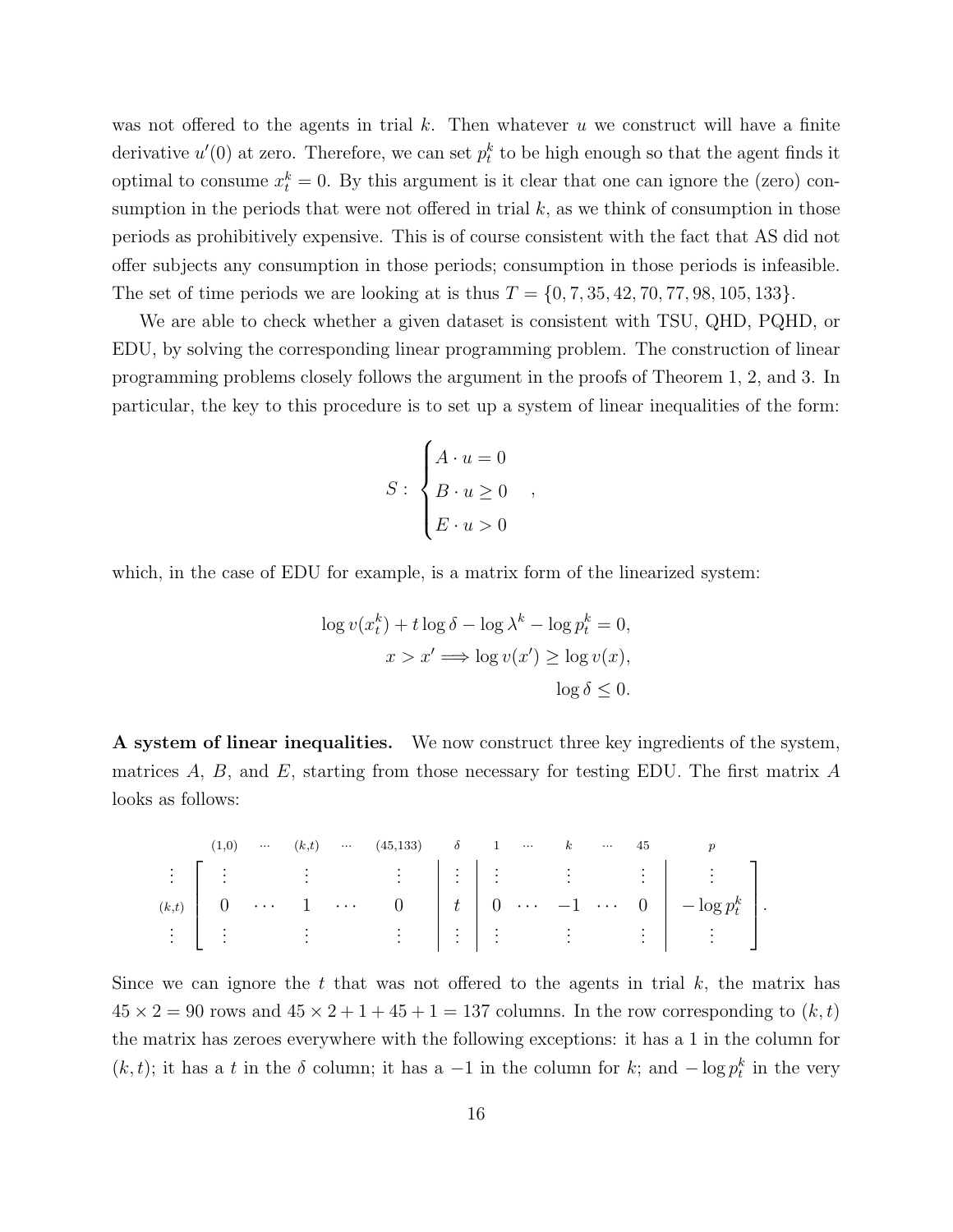last column. This finalizes the construction of A.

Next, we construct matrix  $B$  that has 137 columns and there is one row for every pair  $(k, t)$  and  $(k', t')$  with  $x_t^k > x_{t'}^{k'}$  $t'_{t'}$ . In the row corresponding to  $(k, t)$  and  $(k', t')$  we have zeroes everywhere with the exception of a  $-1$  in the column for  $(k, t)$  and a 1 in the column for  $(k', t')$ . Finally, in the last row, we have zero everywhere with the exception of a  $-1$  at 91st column. We shall refer to this last row as the  $\delta$ -row.

Finally, we prepare a matrix that captures the requirement that the last component of a solution be strictly positive. The matrix  $E$  has a single row and 137 columns. It has zeroes everywhere except for 1 in the last column.

Constructing matrices for other tests. In order to test models other than EDU, we need to modify matrices  $A, B$ , and  $E$  appropriately.

For the QHD test, we insert another column capturing the present/future bias parameter β, which we shall refer to the β-column. Therefore, three matrices A, B, and E have  $45 \times 2 + 1 + 1 + 45 + 1 = 138$  columns. In the row corresponding to  $(k, t)$  of the matrix A, the β-column has a 1 if  $t > 0$  and a 0 if  $t = 0$ , indicating "now" or "future".

| (1,1) | $\cdots$ | $(k,t)$ $(k,t')$ | <b>Section</b> | $(45,133)$ $\beta$ $\delta$ 1 |  | $\sim$ $\sim$ $\sim$ | $\boldsymbol{k}$ |  |                                           |  |
|-------|----------|------------------|----------------|-------------------------------|--|----------------------|------------------|--|-------------------------------------------|--|
|       |          |                  |                |                               |  |                      |                  |  |                                           |  |
|       |          |                  |                |                               |  |                      |                  |  |                                           |  |
|       |          |                  |                |                               |  |                      |                  |  |                                           |  |
|       |          |                  |                |                               |  |                      |                  |  | <u>a la saturna di lalala da salata l</u> |  |

The construction of matrix  $B$  for testing general QHD is the same as above (although the size is now different). For the PQHD test, we add  $\beta$ -row which has 0 everywhere except  $-1$ in the  $\beta$ -column to capture  $\beta \leq 1$ .

For the MTD and GTD tests, we have nine columns capturing discount factors  $D(t)$ 's.

|  |  | $(1,0) \hspace{0.25cm} \cdots \hspace{0.25cm} \widetilde{x}_{\ell} \hspace{0.25cm} \cdots \hspace{0.25cm} (45,133) \hspace{0.25cm} \cdots \hspace{0.25cm} D(t) \hspace{0.25cm} \cdots \hspace{0.25cm} 1 \hspace{0.25cm} \cdots \hspace{0.25cm} k \hspace{0.25cm} \cdots \hspace{0.25cm} 45$ |  |  |  |  |                                                                                                                                                                        |  |
|--|--|---------------------------------------------------------------------------------------------------------------------------------------------------------------------------------------------------------------------------------------------------------------------------------------------|--|--|--|--|------------------------------------------------------------------------------------------------------------------------------------------------------------------------|--|
|  |  |                                                                                                                                                                                                                                                                                             |  |  |  |  |                                                                                                                                                                        |  |
|  |  |                                                                                                                                                                                                                                                                                             |  |  |  |  | $(k,t)$ $\begin{bmatrix} 0 & \cdots & 1 & \cdots & 0 \end{bmatrix}$ $\cdots$ $\begin{bmatrix} 1 & \cdots & 0 & \cdots & -1 & \cdots & 0 \end{bmatrix}$ $-\log p_t^k$ . |  |
|  |  |                                                                                                                                                                                                                                                                                             |  |  |  |  |                                                                                                                                                                        |  |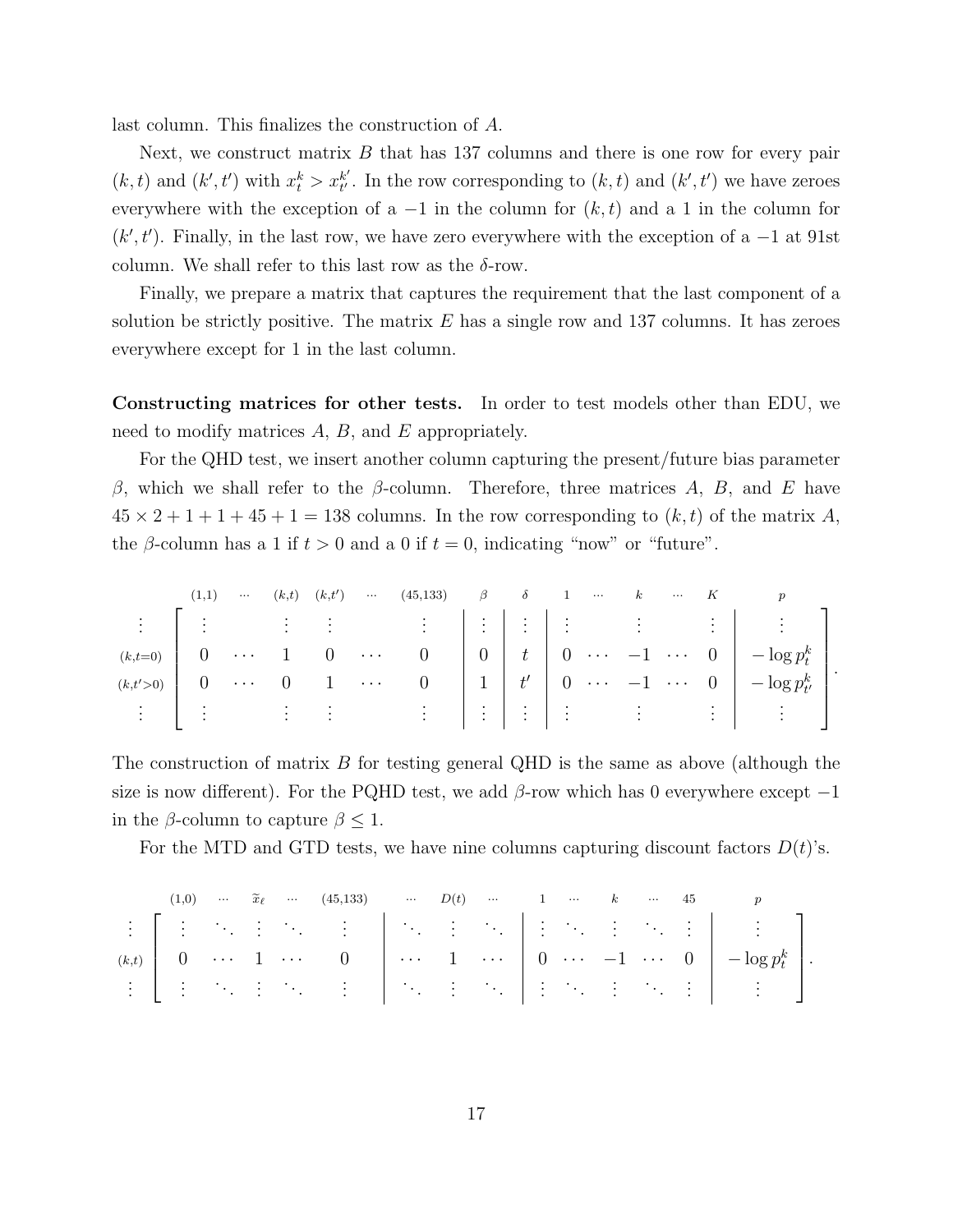In the matrix  $B$ , we add rows

|  |  | $(1,0)$ $(k,t)$ $(45,133)$ $D(t)$ $D(t+1)$ 1  k  45 p |  |  |  |  |  |
|--|--|-------------------------------------------------------|--|--|--|--|--|
|  |  |                                                       |  |  |  |  |  |
|  |  |                                                       |  |  |  |  |  |
|  |  |                                                       |  |  |  |  |  |

in testing MTD to impose the monotonicity restriction on  $D(t)$ 's.

The matrix A for testing TSU is similar to that appears in testing EDU. The difference is that we no longer have the  $\delta$ -column.

 (1,0) ··· (k,t) ··· (K,T) 1 ··· k ··· K p . . . . . . . . . . . . . . . . . . . . . . . . (k,t) 0 · · · 1 · · · 0 0 · · · −1 · · · 0 − log p k t . . . . . . . . . . . . . . . . . . . . . . . . 

Next, we construct B as follows: One row for every pair  $(k, t)$  and  $(k', t)$  with  $x_t^k > x_t^{k'}$  $t^{k'}$ ; in the row corresponding to  $(k, t)$  and  $(k', t)$  we have zeroes everywhere with the exception of a -1 in the column for  $(k, t)$  and a 1 in the column for  $(k', t)$ .

**Solve the system.** Our task is to check if there is a vector  $w$  that solves the following system of linear inequalities corresponding to a model  $M'$ 

$$
S_{M'}: \begin{cases} A \cdot w = 0 \\ B \cdot w \ge 0 \\ E \cdot w > 0 \end{cases}
$$

.

If there is a solution  $w$  to this system, we say that the dataset is  $M'$ -rational.

We use the function linprog in the Optimization Toolbox of Matlab to find a solution. More precisely, we translate the systems of linear inequalities  $S_{M'}$  into constraints in a linear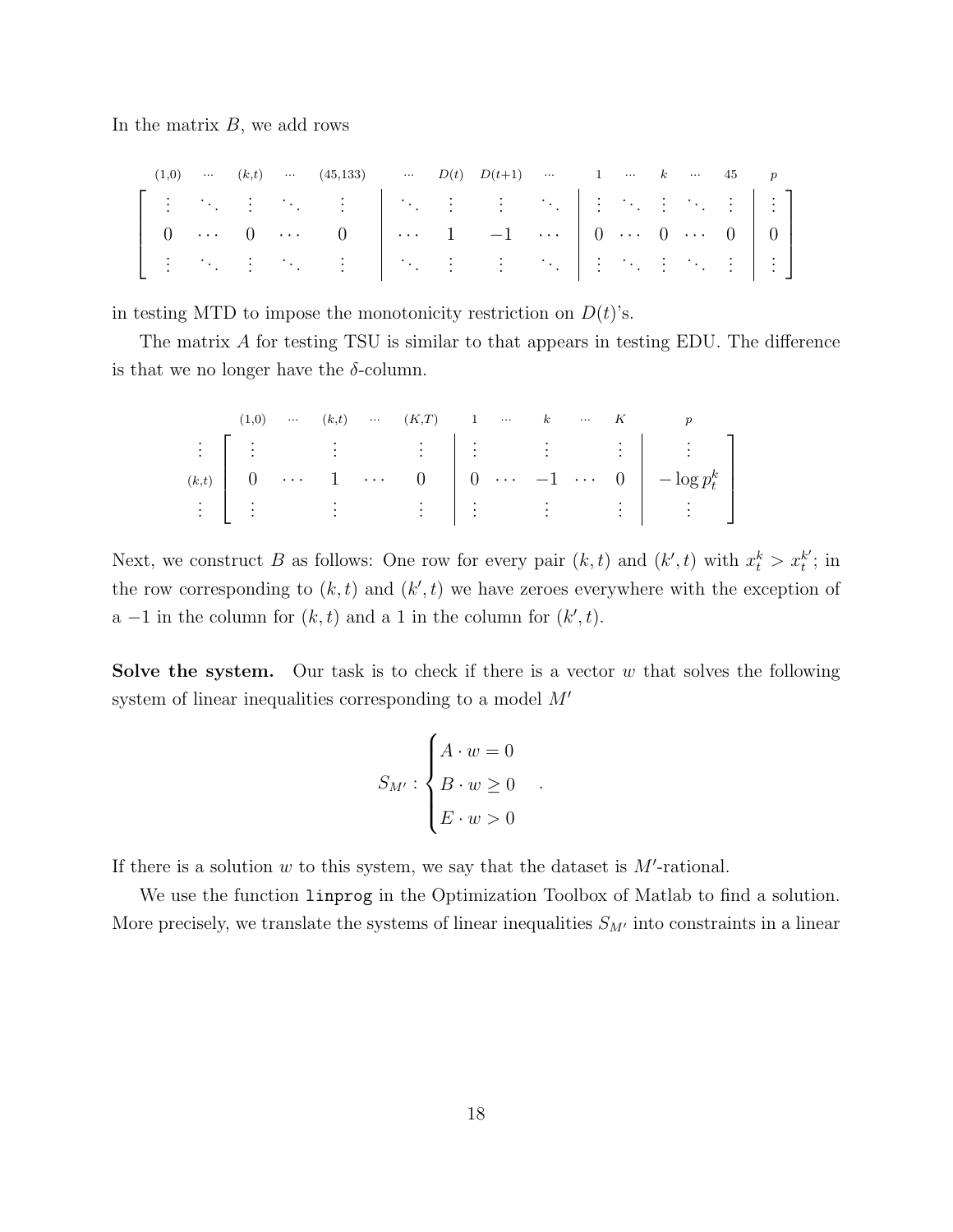programming problem and solve

$$
LP_{M'}: \begin{cases} \min \quad z \cdot w \\ \text{s.t.} \quad A \cdot w = 0 \\ -B \cdot w \le 0 \\ -E \cdot w < 0 \end{cases}
$$

where z is a zero vector.

It is not possible, however, to specify strict inequality constraints in linprog. As an alternative, we find a solution w that has 1 in the last element, i.e.,  $w_p = 1$ . In other words, we solve a normalized version of the problem,

$$
LP'_{M'}: \begin{cases} \min & z \cdot w \\ \text{s.t.} & A \cdot w = 0 \\ & -B \cdot w \le 0 \\ & w_p = 1 \end{cases}
$$

where z is a zero vector as above. Here, the constraint  $E \cdot w > 0$  is omitted since it is automatically satisfied by our normalization  $w_p = 1$ .

If the given dataset is EDU rational, we can recover upper and lower bounds of the daily discount factor consistent with the observed choice data. Remember that we include the δ-row in B. The constraint  $B \cdot u \geq 0$  then implies that the 91st element of any solution  $w^*$ of  $LP'_{M'}$ , called  $u_{\delta}^*$ , captures the daily discount factor. To be more precise, we can recover the daily discount factor  $\delta$  by  $\exp(w_{\delta}^*)$  since we normalize  $w_p^*$  to be 1. Therefore, a solution (if any) of  $LP'_{M'}$  in which the 91st element of z is 1 and 0 elsewhere suggests an lower bound of  $\delta$  and a solution (if any) of  $LP'_{M'}$  in which the 91st element of z is -1 and 0 elsewhere suggests an upper bound of  $\delta$ . In a similar manner, we can recover bounds of present/future bias  $\beta$ .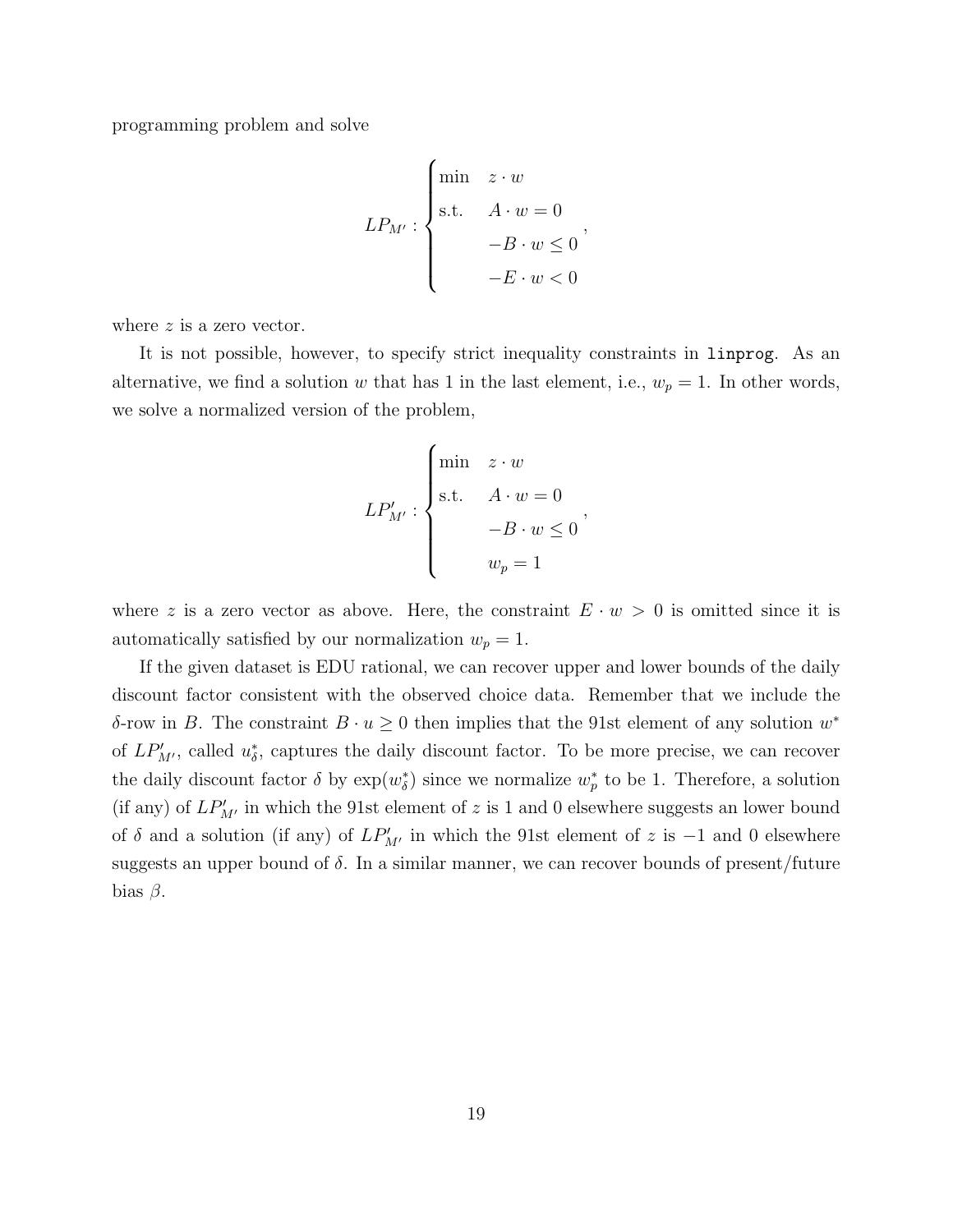## <span id="page-20-0"></span>C Power of the Tests

In this section, we discuss the power of our tests. The low power of GARP is well documented. As a result, it is common to assess the power of a test by comparing the pass rates (the fraction of choices that pass the relevant revealed preference axiom) from purely random choices.<sup>[1](#page-0-0)</sup> Here we report the results from such an assessment using our tests and the experimental design of AS. We find no evidence of low power.

We generate 10,000 datasets in which choices are made at random and uniformly distributed on the frontier of the budget set (Method 1 of [Bronars,](#page-28-1) [1987\)](#page-28-1). Datasets generated in this way always fail our tests (Table [C.1](#page-20-1) shows pass rates). Next, we apply the simple bootstrap method to look at the power from an ex-post perspective, as originally introduced in [Andreoni and Miller](#page-28-2) [\(2002\)](#page-28-2). For each of the 45 budget sets, we randomly pick one choice from the set of choices observed in the entire experiment (i.e., 97 observations for each budget). We generate 10,000 such datasets and apply our revealed-preference tests. We again observe high percentages of violation.

<span id="page-20-1"></span>

|                                    |                                  | AS design |                              | CMW design |                         |                  |  |  |  |
|------------------------------------|----------------------------------|-----------|------------------------------|------------|-------------------------|------------------|--|--|--|
| Sampling                           |                                  |           |                              |            | EDU QHD TSU EDU QHD TSU |                  |  |  |  |
| Uniform random<br>Simple Bootstrap | $0.00 -$<br>$0.00$ $0.00$ $0.00$ |           | $0.00 \quad 0.00 \quad 0.00$ | 0.00       | (0.00)<br>(0.00)        | (1.00)<br>(0.00) |  |  |  |

Table C.1: Power measures.

The conclusion is that our tests seem to have good power against the (admittedly crude) alternative of random choices. This is a credit to the design of AS.

We apply the same method to CMW version of CTB design (a total of 12 budgets and 1,060 observations for each budget). We again find no evidence of low power.

<sup>&</sup>lt;sup>1</sup>The idea of using random choices as a benchmark is first applied to revealed preference theory by [Bronars](#page-28-1) [\(1987\)](#page-28-1). This approach is the most popular in empirical application: see, among other studies, [Adams et al.](#page-28-3) [\(2014\)](#page-28-3), [Andreoni and Miller](#page-28-2) [\(2002\)](#page-28-2), [Beatty and Crawford](#page-28-4) [\(2011\)](#page-28-4), [Choi et al.](#page-28-5) [\(2007\)](#page-28-5), [Crawford](#page-28-6) [\(2010\)](#page-28-6), [Dean](#page-28-7) [and Martin](#page-28-7) [\(2016\)](#page-28-7), [Fisman et al.](#page-29-1) [\(2007\)](#page-29-1). For overview of power calculation, see discussions in [Andreoni](#page-28-8) [et al.](#page-28-8) [\(2013\)](#page-28-8) and [Crawford and De Rock](#page-28-9) [\(2014\)](#page-28-9).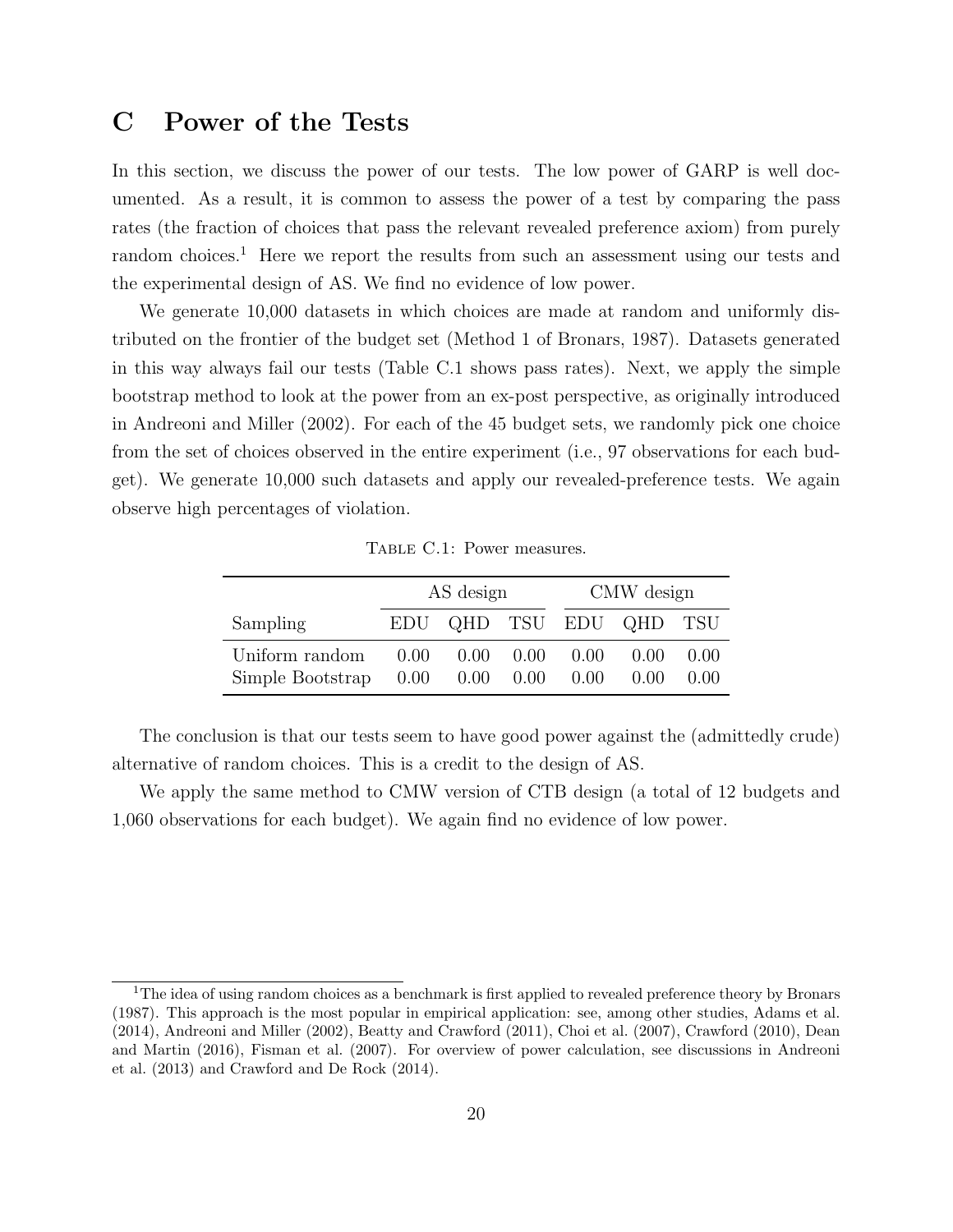## <span id="page-21-0"></span>D Additional Empirical Results

#### <span id="page-21-1"></span>D.1 Definition of the "Present" Period in QHD

A clear distinction between "the present"  $(t = 0)$  and "future"  $(t > 0)$  plays a key role in the QHD model. Experimental studies typically treat reward that is delivered within the day of the experiment as an immediate reward. We followed this approach in our empirical application (Section 4), but the question, how soon is "now", is one of the topics actively debated in the literature [\(Balakrishnan et al.,](#page-28-10) [forthcoming;](#page-28-10) [DellaVigna,](#page-28-11) [2018;](#page-28-11) [Ericson and](#page-29-2) [Laibson,](#page-29-2) [2019\)](#page-29-2).

We consider a version of QHD in which the present can last more than one time period and hence the  $\beta$  discount factor applies after a number of initial periods. Since our methodology forces us to choose the number of initial periods, for any given  $\bar{\tau}$  we can analyze and test for the model

$$
\sum_{t=0}^{\bar{\tau}} \delta^t u(x_t) + \beta \sum_{t=\bar{\tau}+1}^T \delta^t u(x_t). \tag{17}
$$

In order to determine the boundary between the present and future time periods empirically, we run the QHD test for different candidate values of  $\overline{\tau} \in T$ . The set of time periods is  $T = \{0, 7, 35, 42, 70, 77, 98, 105, 133\}$  (days) in AS data and  $T = \{0, 4, 8, 12\}$  (weeks) in CMW data. We can now look at the "present" revealed through choice. More precisely, we find the smallest  $\bar{\tau} \in T$  under which a subject is strictly QHD rational (Table [D.1\)](#page-21-2). Note that the QHD test with  $\bar{\tau}=0$  corresponds to the original QHD test, while the test with  $\bar{\tau} = \max T$  corresponds to the EDU test.

<span id="page-21-2"></span>

|    |  |  | $\bar{\tau}$ (days) |  |                                                                                                                                     |                     | $\bar{\tau}$ (weeks) |
|----|--|--|---------------------|--|-------------------------------------------------------------------------------------------------------------------------------------|---------------------|----------------------|
| AS |  |  |                     |  | 0 7 35 42 70 77 98 105 CMW                                                                                                          | $0 \quad 4 \quad 8$ |                      |
|    |  |  |                     |  | PQHD $(\beta \le 1)$ 0 2 1 2 0 1 0 0 PQHD $(\beta \le 1)$ 6 4 5<br>FQHD $(\beta \ge 1)$ 0 1 1 1 3 0 0 0 FQHD $(\beta \ge 1)$ 6 7 61 |                     |                      |

TABLE D.1: Revealed "present" for strictly QHD-rational subjects.

In Section 4, we argue that the scope of QHD is limited since there are no subjects who are not EDU rational but QHD rational in AS data. However, when we allow subjects to treat all  $t \leq 7$  as the present, three subjects become strictly QHD rational. We observe a similar pattern in CMW data.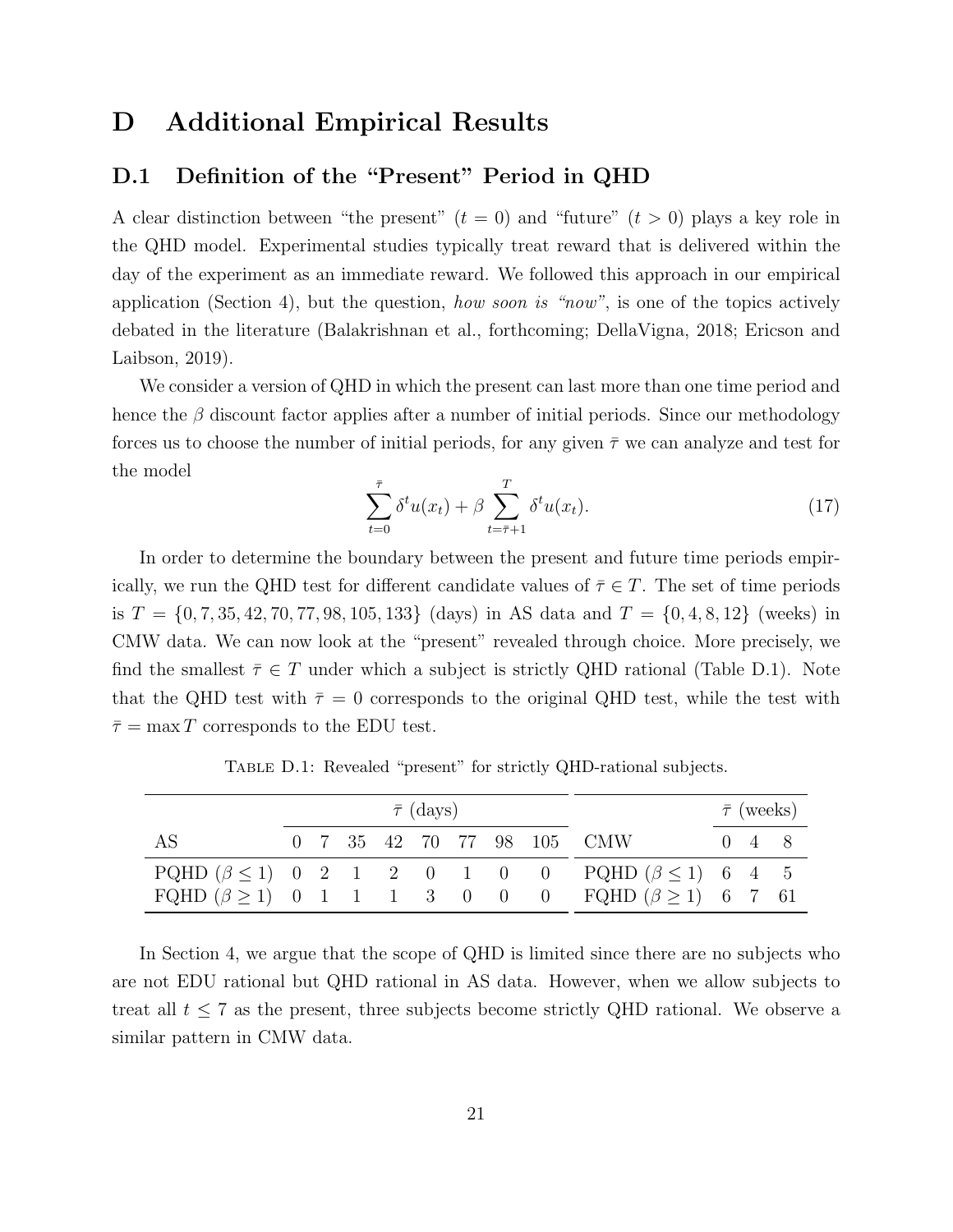#### <span id="page-22-0"></span>D.2 Diminishing Impatience

Following [Halevy](#page-29-3) [\(2008\)](#page-29-3) and [Chakraborty et al.](#page-28-12) [\(forthcoming\)](#page-28-12), we define the agent's oneperiod impatience at t by  $D(t)/D(t + 1)$ , and consider the following two properties of the discount function  $D: T \to \mathbf{R}_+$ .

**Definition 6.** A monotonically decreasing discount function  $D: T \to \mathbf{R}_{+}$  exhibits diminishing impatience (DI) if

<span id="page-22-1"></span>
$$
\frac{D(0)}{D(1)} > \frac{D(t)}{D(t+1)}\tag{18}
$$

for every  $t \geq 1$ , and strong diminishing impatience (SDI) if

<span id="page-22-2"></span>
$$
\frac{D(t)}{D(t+1)} > \frac{D(t+1)}{D(t+2)}
$$
\n(19)

for every  $t \geq 1$ .

The definitions of DI and SDI respectively capture the essence of PQHD and hyperbolic discounting. It is easy to see that the discounting functions of PQHD and hyperbolic discounting respectively satisfy DI and SDI.

We can test DI and SDI by adding additional rows capturing (log-linearized version of) condition [\(18\)](#page-22-1) or [\(19\)](#page-22-2) to matrix B for the test of MTD.<sup>[2](#page-0-0)</sup> Table [D.2](#page-22-3) presents the result. It is interesting to see that the pass rates for the test of DI are strictly larger than those of PQHD. This suggests that the limited scope of PQHD (beyond EDU) could result from the particular functional form of the PQHD model.

Table D.2: Pass rates.

<span id="page-22-3"></span>

| Data         | $\#$ subjects $\#$ choices EDU PQHD SDI DI MTD |               |                                                                                    |  |  |
|--------------|------------------------------------------------|---------------|------------------------------------------------------------------------------------|--|--|
| AS.<br>- CMW | 97.<br>1.060                                   | 45.<br>$12^-$ | $0.299$ $0.299$ $0.330$ $0.371$ $0.392$<br>$0.210$ $0.216$ $0.264$ $0.266$ $0.278$ |  |  |

<sup>2</sup>Since Matlab cannot handle strict inequalities, we impose constraints

 $\log D(0) - \log D(1) \geq \log D(t) - \log D(t+1) + \varepsilon$ 

in DI test and

log  $D(t) - \log D(t+1) \ge \log D(t+1) - \log D(t+2) + \varepsilon$ 

in SDI test, where  $\varepsilon$  is a small slack term. Table [D.2](#page-22-3) presents pass rates when  $\varepsilon = 10^{-12}$ .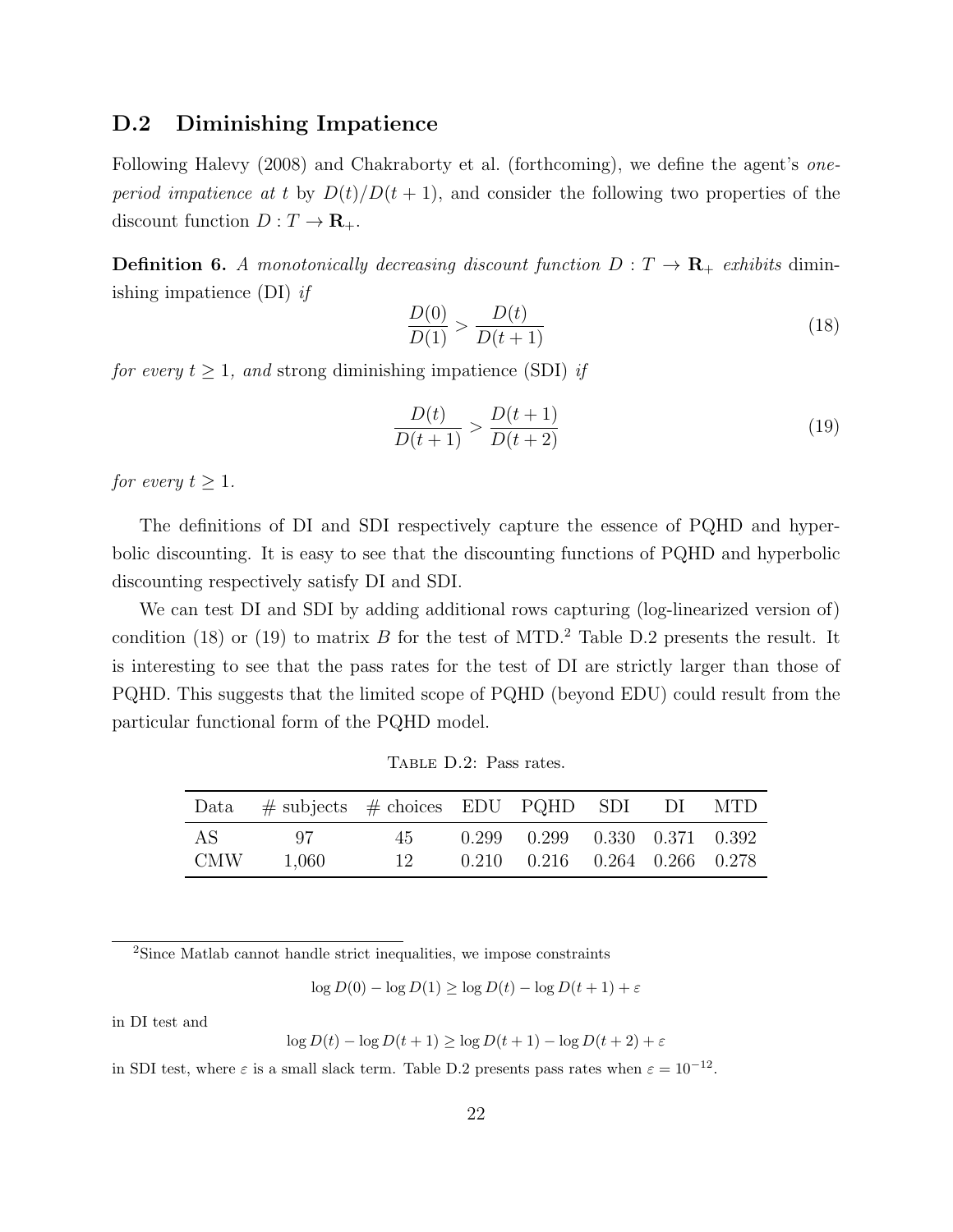## <span id="page-23-0"></span>E Ground Truth Analysis

We assess the basic performance of our revealed-preference tests using simulated choices. As in [Andreoni and Sprenger](#page-28-0) [\(2012\)](#page-28-0), we assume a decision maker has a utility function (CRRA with quasi-hyperbolic discounting) of the form:

$$
U(x_0,\ldots,x_T) = \frac{1}{\alpha}x_0^{\alpha} + \beta \sum_{t \in T \setminus \{0\}} \frac{1}{\alpha} \delta^t x_t^{\alpha}.
$$

We simulate synthetic subjects' choice data in [Andreoni and Sprenger'](#page-28-0)s [\(2012\)](#page-28-0) environment (i.e., time frames and budgets are identical to those actual subjects faced in their experiment) under all combinations of parameters  $\alpha \in \{0.8, 0.82, \ldots, 1\}, \delta \in \{0.95, 0.951, \ldots, 1\},\$ and  $\beta \in \{0.8, 0.82, \ldots, 1.2\}$ , resulting the total of 11,781 such synthetic subjects. We then perform our revealed-preference tests, in particular, tests for EDU and QHD rationality, and ask following questions: (i) do our tests correctly identify EDU or QHD rational datasets, and (ii) can our tests recover "true" underlying model parameters?

A few remarks are in order. First, for some parameter specifications, it is possible that the slope of (linear) indifference curves coincide with those of budget lines. This happens 21 times when  $(\alpha, \delta) = (1, 1)^3$  $(\alpha, \delta) = (1, 1)^3$  If the slope of the indifference curve coincides with the budget line (i.e., every point on the budget yields the same level of utility), we randomly pick one point from the budget as the optimal choice as a tie-breaking rule. Second, in order to avoid the rounding issue in Matlab, we treat numbers less than  $10^{-6}$  to be 0. In other words, if the predicted allocation is sufficiently close to a corner, we treat it as a corner choice. Third, unlike [Andreoni and Sprenger'](#page-28-0)s [\(2012\)](#page-28-0) original experiment where subjects made choices from "discrete" budget sets by allocating 100 tokens, we allow simulated choices to be at any point on the continuous budget lines. We also prepare another set of simulated choices (with the same set of parameters) which mimic behavior of the [Andreoni and Sprenger'](#page-28-0)s [\(2012\)](#page-28-0) experimental subjects for the purpose of comparison.

Test results. The results are presented in Table [E.1.](#page-24-0) We first look at our baseline simulation in which choices were made from continuous budget sets. Of the 11,781 synthetic

<sup>&</sup>lt;sup>3</sup>For example, consider the case when  $(\alpha, \delta, \beta) = (1, 1, 0.8)$  and  $(1, 1, 0.9)$ . Since the utility function has the form  $x_{\tau} + \beta x_{\tau+d}$  when  $\tau = 0$ , indifference curve coincides with budget line when prices are 1.11 or 1.25. Another possibility is in the time frame  $(\tau, d) = (7, 70)$ , where the price of 1 (tokens allocated to sooner and later payments have the same exchange rate) is offered. In this case, indifference curve coincides with budget line as long as  $(\alpha, \delta) = (1, 1)$ .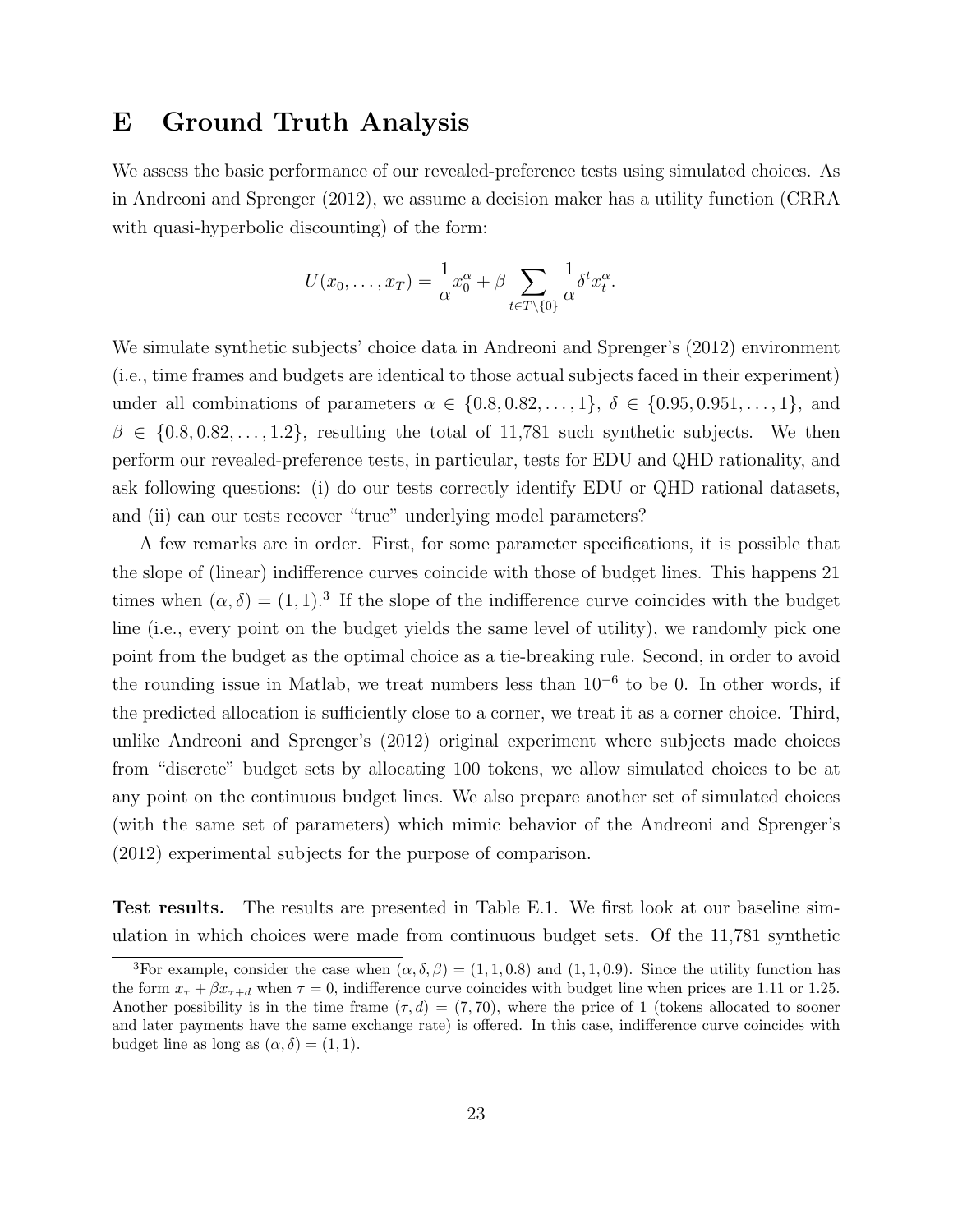|                    |            | Parameters   |               |        |
|--------------------|------------|--------------|---------------|--------|
|                    | $\alpha=1$ | $\alpha$ < 1 | $\alpha < 1$  |        |
| Continuous budget  |            | $\beta=1$    | $\beta\neq 1$ | Total  |
| No interior choice | 1,050      | 38           | 700           | 1,788  |
| Pass EDU           | 939        | 510          | 2,501         | 3,950  |
| Pass QHD           | 1,071      | 510          | 10,200        | 11,781 |
| Sample size        | 1,071      | 510          | 10,200        | 11,781 |
|                    |            |              |               |        |
|                    |            | Parameters   |               |        |
|                    | $\alpha=1$ | $\alpha$ < 1 | $\alpha < 1$  |        |
| Discrete budget    |            | $\beta=1$    | $\beta\neq 1$ | Total  |
| No interior choice | 1,050      | 252          | 4,746         | 6,048  |
| Pass EDU           | 939        | 510          | 6,913         | 8,362  |
| Pass QHD           | 1,071      | 510          | 10,160        | 11,741 |
| Sample size        | 1,071      | 510          | 10,200        | 11,781 |

<span id="page-24-0"></span>Table E.1: Test results using simulated choice data from continuous budgets (top panel) and discrete budgets (bottom panel).

subjects, 3,950 (33.5%) passed the EDU test and 11,781 (100%) passed the QHD test.

We then split the sample into three groups. The first group of subjects have the linear utility function  $(\alpha = 1)$ . They made no interior choices (except for the knife edge case described above), and 939 of them passed the EDU test. The second group of subjects have nonlinear utility and no present/future bias  $(\alpha < 1, \beta = 1)$ . They all passed the EDU test (and hence the QHD test, too), as expected. The third group of subjects have nonlinear utility and present/future bias  $(\alpha < 1, \beta \neq 1)$ . We find that 2,501 of them passed the EDU test, even though their underlying preferences were strictly present/future biased.

The bottom panel of Table [E.1](#page-24-0) presents the results with simulated data when choices are assumed to be on the discrete points on the budget lines. As one can imagine, the number of synthetic subjects who make no interior choices increases and accordingly the pass rate for the EDU test increases from 33.5% to 71.0%. We also find that "perturbations" induced by discretization of budget sets is powerful enough for some of the subjects to become QHD non-rational.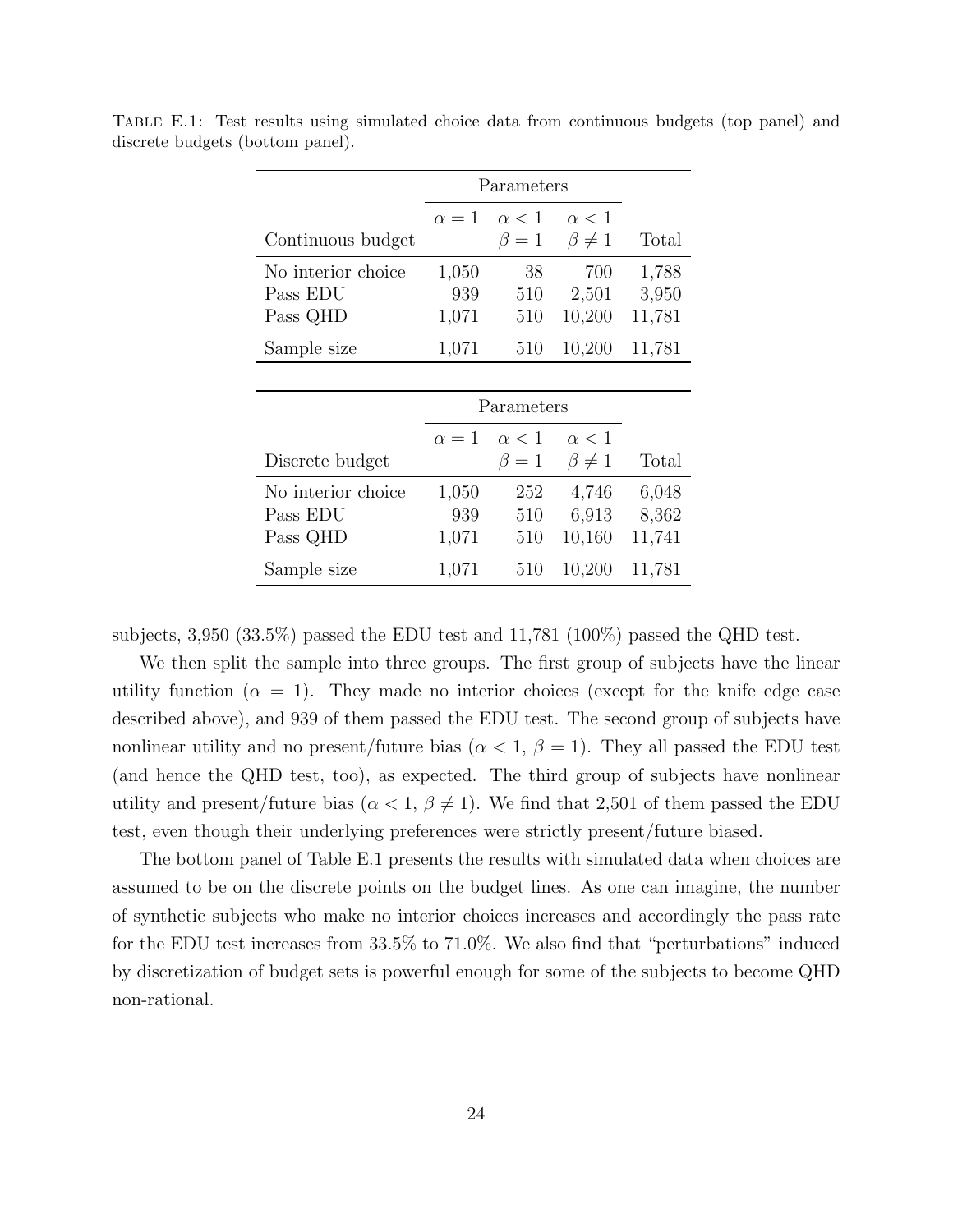## <span id="page-25-0"></span>F Jittering: Perturbing Choices

We look at the robustness of the results from our revealed-preference tests. We "jitter the data by adding white noise to the observed choices, following the idea introduced by [Andreoni](#page-28-8) [et al.](#page-28-8) [\(2013\)](#page-28-8).

Assume a QHD model

$$
U(x_0, \ldots, x_T) = \frac{1}{\alpha} x_0^{\alpha} + \beta \sum_{t=1}^T \delta^t \frac{1}{\alpha} x_t^{\alpha}
$$

as in AS. For each budget in the AS experiment (there are 45 of those), the model predicts demand for sooner payment,  $x(p, \tau, d; \alpha, \delta, \beta)$ . We then add "jitters" to these predicted demands so that we observe  $\hat{x}(p, \tau, d; \alpha, \delta, \beta, \sigma) = x(p, \tau, d; \alpha, \delta, \beta) + \varepsilon$ . Jitters are assumed to be drawn from a normal distribution, but we ensure that the jittered demand  $\hat{x}(p, \tau, d)$ 's are on the budget line. In other words, jitters are drawn from a truncated normal distribution.[4](#page-0-0)

In this exercise, we take parameters from AS aggregate estimates:  $\alpha = 0.897, \delta =$ 0.999. For the present bias parameter, we take AS aggregate estimate  $\beta = 1.007$  together with other "reasonable" values such as 0.974 (aggregate estimate from [Augenblick et al.,](#page-28-13) [2015\)](#page-28-13), 0.995, 1, and 1.05. As for standard deviation of the normal distribution, we use  $\sigma \in \{0.001, 0.005, 0.01, 0.05, 0.1, 0.5, 1\}.$ 

For each set of parameters and standard deviation of white noise  $(\alpha, \delta, \beta, \sigma)$ , we simulate 1,000 sets of observations  $\{\hat{x}(p_b, \tau_b, d_b; \alpha, \delta, \beta, \sigma)\}_{b=1}^{45}$ . We then perform our EDU and QHD tests.

Table [F.1](#page-26-0) reports pass rates for the QHD test for each set of parameters and standard deviation. When the standard deviation is  $\sigma = 0.001$ , the simulated dataset always pass the QHD test. As the standard deviation increases, pass rates decrease at the speed depending on the parameter configuration.<sup>[5](#page-0-0)</sup>

Table [F.2](#page-26-0) reports the same statistics for the EDU test. A notable feature in this simulation is that the dataset generated by non-EDU preferences (i.e.,  $\beta = 0.995$  and 1.007) pass the EDU test in many occasions. As in the case of the QHD test, pass rates decrease at the speed depending on the parameter configuration.

This exercise has demonstrated that our revealed-preference tests detect irregularities

<sup>4</sup>[Andreoni et al.](#page-28-8) [\(2013\)](#page-28-8) note that "truncating is known to bias the frequency of corner solutions downward". An alternative approach is "censoring," which would have a bias in the opposite direction.

<sup>&</sup>lt;sup>5</sup>We also confirm that predicted choices indeed pass the QHD test in the absence of jittering (4th column in the table).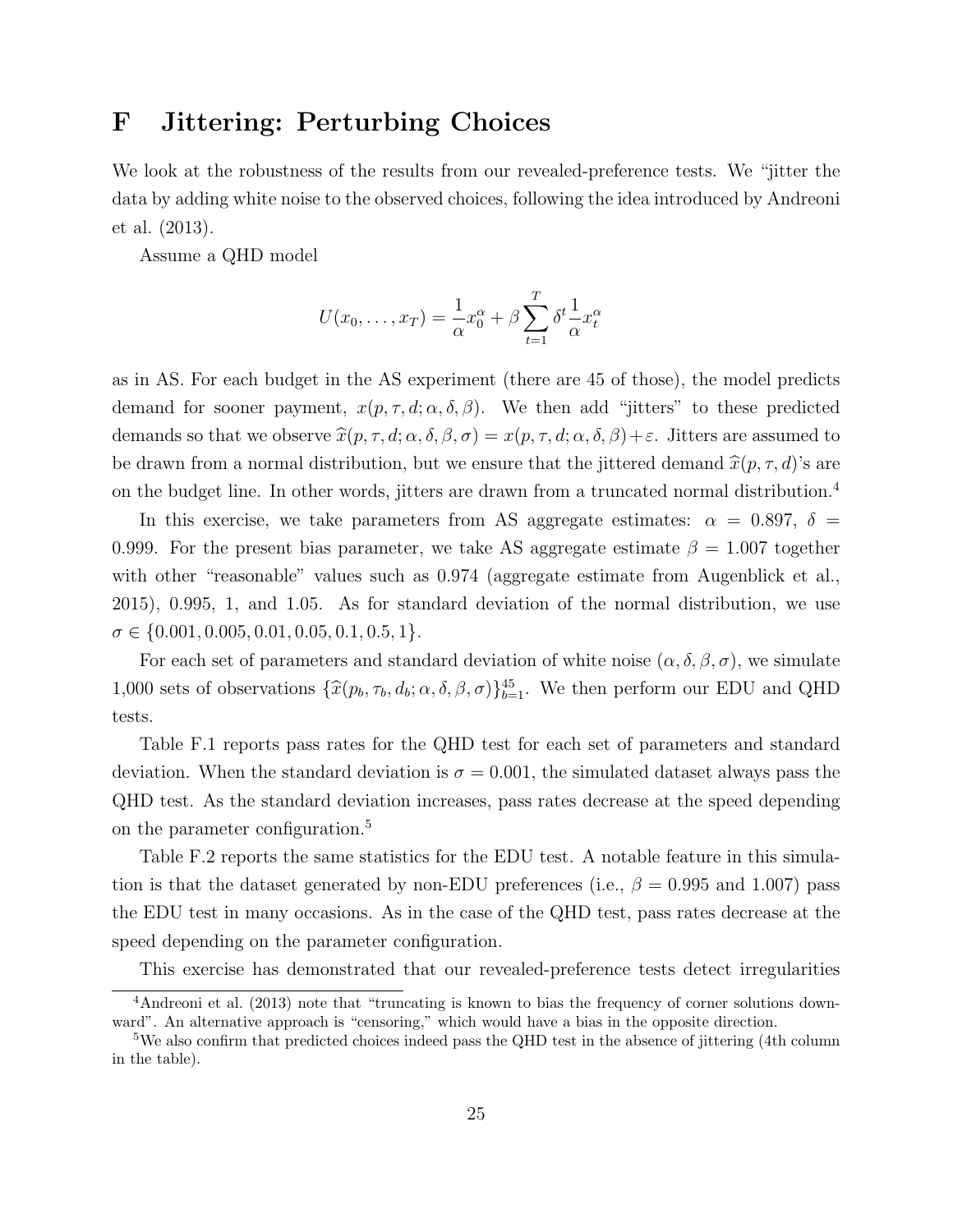<span id="page-26-0"></span>

|               |          | Parameters | Standard deviation $(\sigma)$ |          |       |          |       |       |         |         |       |
|---------------|----------|------------|-------------------------------|----------|-------|----------|-------|-------|---------|---------|-------|
| #             | $\alpha$ | $\delta$   |                               | $\theta$ | 0.001 | 0.005    | 0.010 | 0.050 | (0.100) | (0.500) | 1.000 |
|               | 0.897    | 0.999      | 0.974                         | 1.00     | 1.00  | 0.98     | 0.84  | 0.21  | 0.01    | 0.00    | 0.00  |
| $\mathcal{D}$ | 0.897    | 0.999      | 0.995                         | 1.00     | 1.00  | 1.00     | 1.00  | 0.43  | 0.17    | 0.00    | 0.00  |
|               | 0.897    | 0.999      | 1.000                         | 1.00     | 1.00  | $1.00\,$ | 1.00  | 0.49  | 0.17    | 0.00    | 0.00  |
|               | 0.897    | 0.999      | 1.007                         | 1.00     | 1.00  | $1.00\,$ | 0.98  | 0.30  | 0.08    | 0.00    | 0.00  |
| $\mathcal{L}$ | า 897    | 0.999      | 1.050                         | $1.00\,$ | 1.00  | $1.00\,$ | 0.91  | 0.19  | 0.05    | 0.00    | 0.00  |

Table F.1: QHD test pass rates.

Table F.2: EDU test pass rates.

|    |          | Parameters |       | Standard deviation $(\sigma)$ |       |          |       |       |        |       |       |  |
|----|----------|------------|-------|-------------------------------|-------|----------|-------|-------|--------|-------|-------|--|
| #  | $\alpha$ |            |       | $\theta$                      | 0.001 | 0.005    | 0.010 | 0.050 | 0.100  | 0.500 | 1.000 |  |
|    | 0.897    | 0.999      | 0.974 | 0.00                          | 0.00  | 0.00     | 0.00  | 0.00  | (1.00) | 0.00  | 0.00  |  |
|    | 0.897    | 0.999      | 0.995 | 1.00                          | 1.00  | $1.00\,$ | 1.00  | 0.43  | 0.17   | 0.00  | 0.00  |  |
|    | 0.897    | 0.999      | 1.000 | 1.00                          | 1.00  | 1.00     | 1.00  | 0.49  | 0.17   | 0.00  | 0.00  |  |
| 4  | 0.897    | 0.999      | 1.007 | 1.00                          | 1.00  | 1.00     | 0.96  | 0.25  | 0.08   | 0.00  | 0.00  |  |
| .h | 0.897    | 0.999      | 1.050 | 0.00                          | 0.00  | 0.00     | 0.00  | 0.00  | (0.00) | 0.00  | 0.00  |  |

induced by white noise, but we cannot provide a definitive answer to whether the degree of irregularities necessary to violate EDU/QHD rationality is big or small (in other words, how sensitive our tests are) because we do not have a clear benchmark to compare with.

As provide standard deviation of NLS error in the aggregate estimate (corresponding to parameter set  $#4$ ), which is 6.13.

Alternatively, one can use variations observed in the actual experimental data to compare with standard deviations used in this exercise. Let  $x_i(p_b, \tau_b, d_b)$  denote subject i's demand for sooner payment in budget b. Then, we calculate the root mean squared error (RMSE)

$$
v_i = \sqrt{\frac{1}{45} \sum_{b=1}^{45} (x_i(p_b, \tau_b, d_b) - x(p_b, \tau_b, d_b; \alpha, \delta, \beta))^2}
$$

for each subject *i*. Table [F.3](#page-27-0) reports summary statistics for the distribution of  $v_i$ 's. It is clear that the variation of the observed data measured by RMSE is much higher than the standard deviation of white noise at which we achieve 50% pass rate for the QHD test. This may suggest that about 50% of the subjects are not rationalized by QHD model because of structural irregularities rather than trembling on their choices. However, we emphasize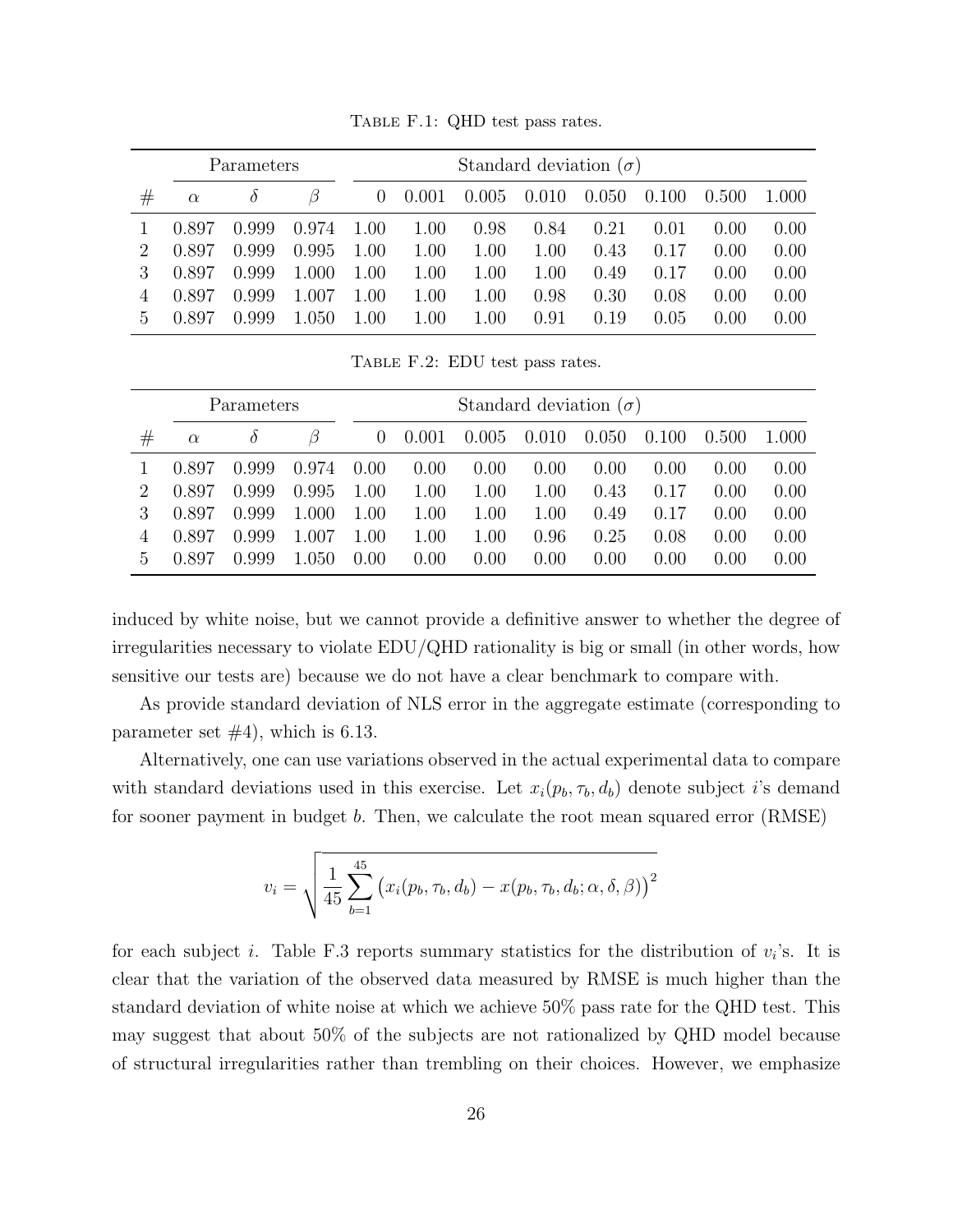<span id="page-27-0"></span>

|         |          | Parameters |       |        |          |          | Percentile |          |          |          |
|---------|----------|------------|-------|--------|----------|----------|------------|----------|----------|----------|
| $^{\#}$ | $\alpha$ | $\delta$   |       | $5-th$ | $10$ -th | $25$ -th | $50-th$    | $75$ -th | $90$ -th | $95$ -th |
|         | 0.897    | 0.999      | 0.974 | 3.00   | 3.76     | 4.68     | 5.93       | 6.33     | 7.83     | 10.50    |
| 2       | 0.897    | 0.999      | 0.995 | 2.91   | 3.66     | 4.60     | 5.93       | 6.17     | 7.94     | 10.61    |
| 3       | 0.897    | 0.999      | 1.000 | 2.93   | 3.68     | 4.63     | 5.94       | 6.15     | 7.97     | 10.64    |
|         | 0.897    | 0.999      | 1.007 | 2.95   | 3.71     | 4.62     | 5.91       | 6.18     | 8.02     | 10.67    |
| 5       | 0.897    | 0.999      | 1.050 | 3.10   | 3.58     | 4.48     | 5.61       | 6.13     | 8.28     | 10.92    |

TABLE F.3: Distributions of  $v_i$ 's.

again that we do not have clear guidance for the benchmark: we demonstrate the case of  $v_i$ 's but this may not be the right one to compare with.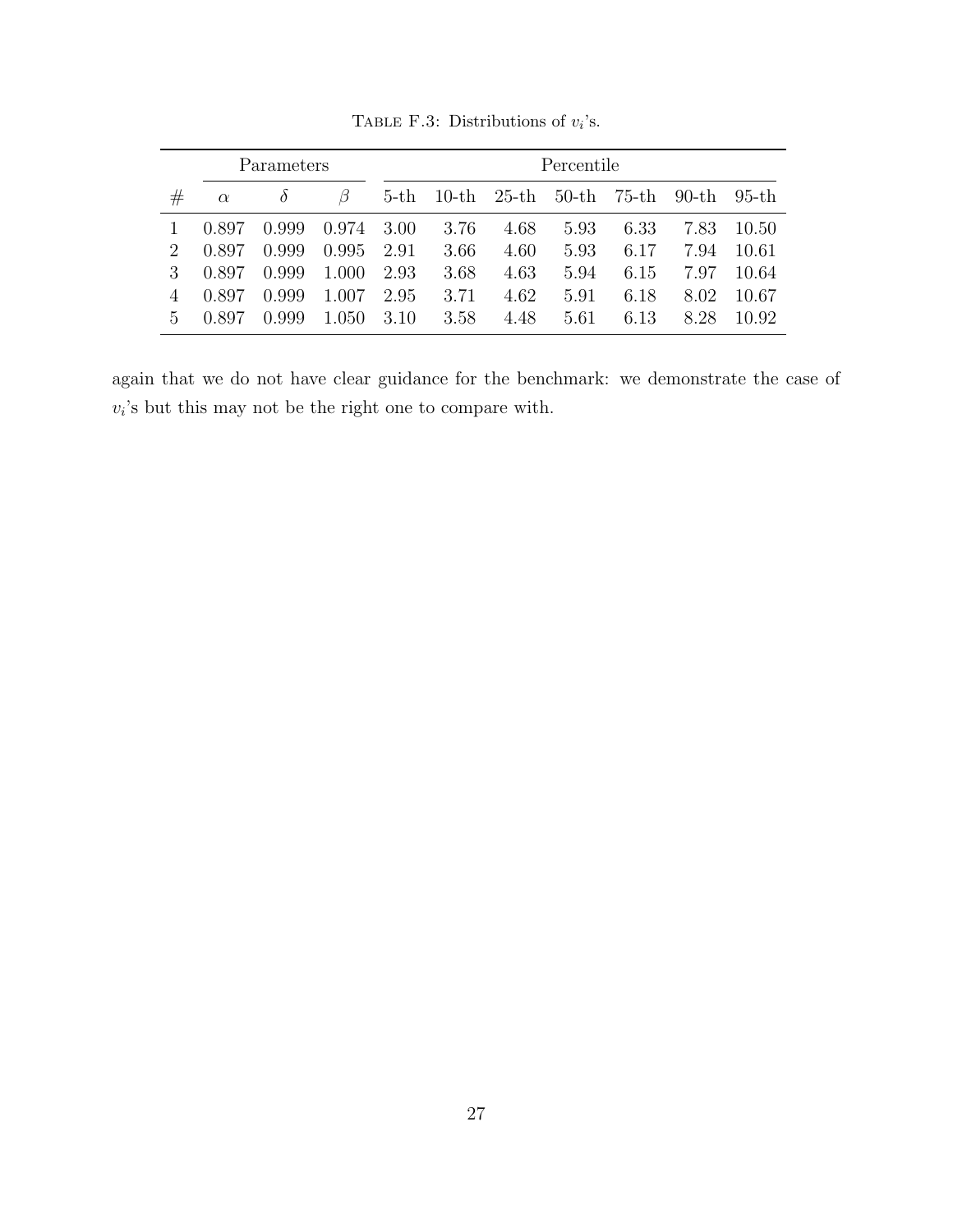## References

- <span id="page-28-3"></span>Adams, A., L. Cherchye, B. De Rock, and E. Verriest (2014): "Consume Now or Later? Time Inconsistency, Collective Choice, and Revealed Preference," American Economic Review, 104, 4147–4183.
- <span id="page-28-8"></span>Andreoni, J., W. T. Harbaugh, and B. J. Gillen (2013): "The Power of Revealed Preference Tests: Ex-Post Evaluation of Experimental Design," Unpublished manuscript.
- <span id="page-28-2"></span>Andreoni, J. and J. Miller (2002): "Giving According to GARP: An Experimental Test of the Consistency of Preferences for Altruism," Econometrica, 70, 737–753.
- <span id="page-28-0"></span>Andreoni, J. and C. Sprenger (2012): "Estimating Time Preferences from Convex Budgets," American Economic Review, 102, 3333–3356.
- <span id="page-28-13"></span>Augenblick, N., M. Niederle, and C. Sprenger (2015): "Working Over Time: Dynamic Inconsistency in Real Effort Tasks," Quarterly Journal of Economics, 130, 1067– 1115.
- <span id="page-28-10"></span>Balakrishnan, U., J. Haushofer, and P. Jakiela (forthcoming): "How Soon Is Now? Evidence of Present Bias from Convex Time Budget Experiments," Experimental Economics.
- <span id="page-28-4"></span>BEATTY, T. K. M. AND I. A. CRAWFORD (2011): "How Demanding is the Revealed Preference Approach to Demand?" American Economic Review, 101, 2782–2795.
- <span id="page-28-1"></span>Bronars, S. G. (1987): "The Power of Nonparametric Tests of Preference Maximization," Econometrica, 55, 693–698.
- <span id="page-28-12"></span>Chakraborty, A., Y. Halevy, and K. Saito (forthcoming): "The Relation between Behavior under Risk and over Time," American Economic Review: Insights.
- <span id="page-28-5"></span>Choi, S., R. Fisman, D. Gale, and S. Kariv (2007): "Consistency and Heterogeneity of Individual Behavior under Uncertainty," American economic Review, 97, 1921–1938.
- <span id="page-28-6"></span>Crawford, I. (2010): "Habits Revealed," Review of Economic Studies, 77, 1382–1402.
- <span id="page-28-9"></span>Crawford, I. and B. De Rock (2014): "Empirical Revealed Preference," Annual Review of Economics, 6, 503–524.
- <span id="page-28-7"></span>DEAN, M. AND D. MARTIN (2016): "Measuring Rationality with the Minimum Cost of Revealed Preference Violations," Review of Economics and Statistics, 98, 524–534.
- <span id="page-28-11"></span>DELLAVIGNA, S. (2018): "Structural Behavioral Economics," in Handbook of Behavioral Economics - Foundations and Applications, ed. by B. D. Bernheim, S. DellaVigna, and